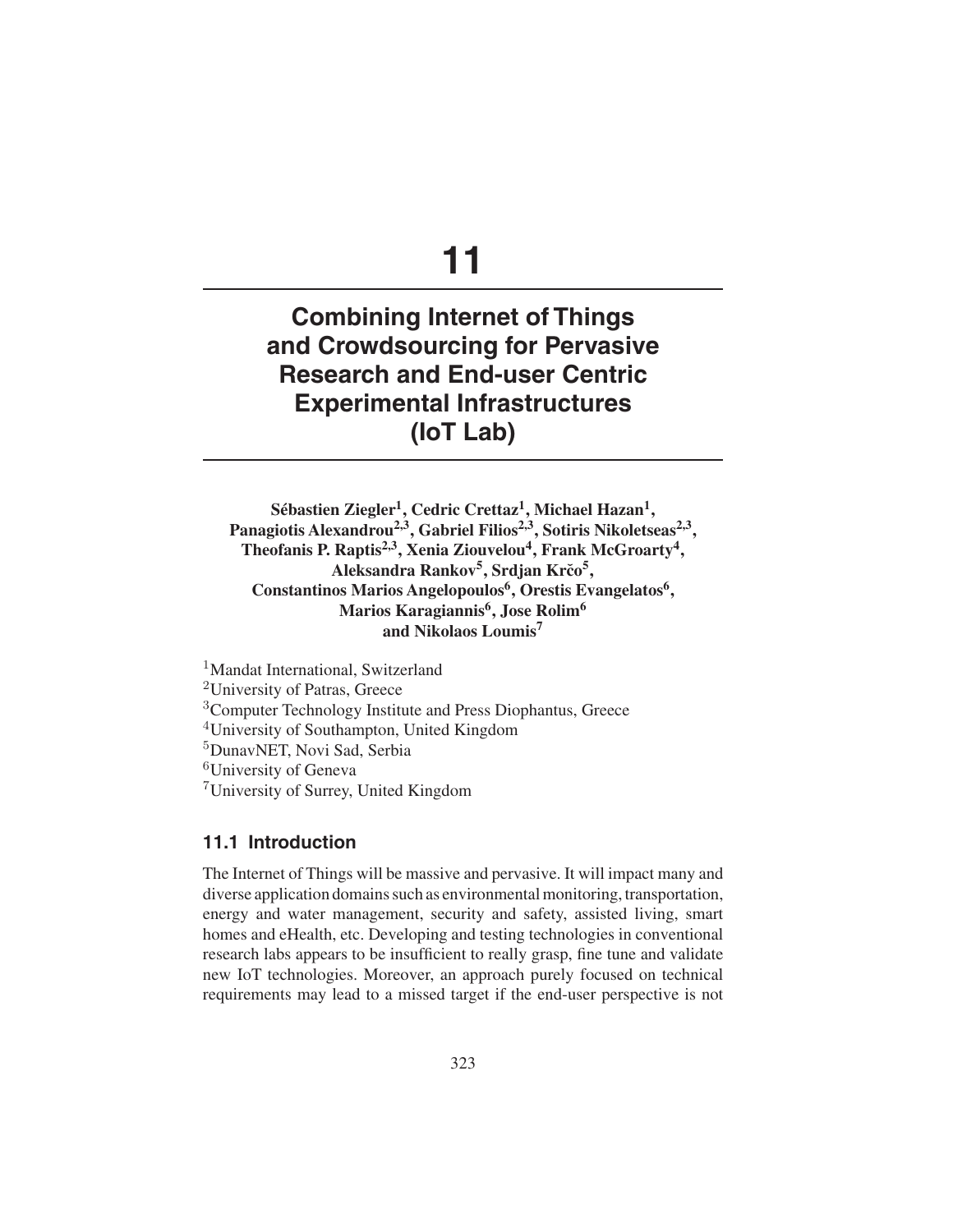properly taken into account. End-user acceptance is probably as much important as technical performance, and better understanding their acceptance and satisfaction is critical.

IoT Lab (www.iotlab.eu) is a European research project [1], which has developed a hybrid research infrastructure combining Internet of Things (IoT) testbeds together with crowdsourcing and crowd-sensing capabilities. It enables researchers to use IoT testbeds, including in public spaces, while collecting inputs from end-users through crowdsourcing and crowd-sensing. It enables researchers to exploit the potential of crowdsourcing and Internet of Things testbeds for multidisciplinary research with more end-user interactions. IoT Lab approach puts the end-users at the centre of the research and innovation process. The crowd is at the core of the research cycle with an active role in research from its inception to the results' evaluation. It enables a better alignment of the research with the society and end-users needs and requirements. On the other side, IoT Lab aims at enhancing existing IoT testbeds, by integrating them together into a testbed as a service and by extending the platform with crowdsourcing and crowd-sensing capacities.

# **11.2 Approach**

In order to achieve such aims, IoT Lab has researched complementary set of technologies and approaches, including:

- Crowdsourcing and crowd-sensing mechanisms and tools, by developing a smart phone application enabling researchers to collect real time feedbacks from research participants. It also enables participants to share data from their smart phone embedded sensors.
- Integration of heterogeneous testbeds together, by federating together several European IoT testbeds located in different parts of Europe.
- Virtualization of IoT testbeds and crowdsourcing resources into a fully integrated Testbed as a Service;

The IoT lab framework has been designed and developed bearing in mind two key objectives:

- Enabling and supporting multidisciplinary researches;
- Ensuring privacy by design and a full compliance with European personal data protection obligations, including the newly adopted General data Protection Regulation.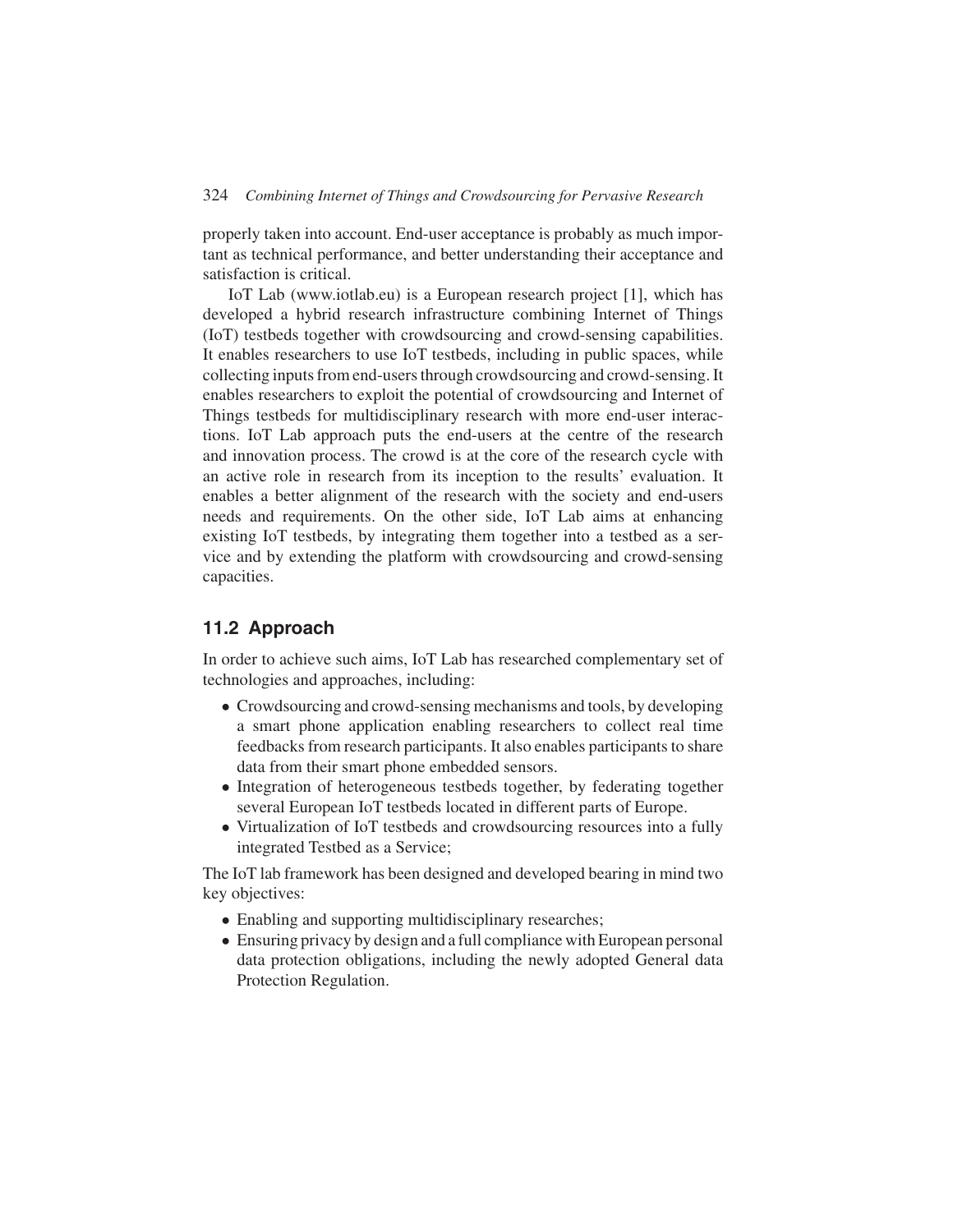In order to validate the designed model, several research and experiments have been tested, including "Crowd-driven research".

We will now present with more details some key technological developments.

# **11.3 Architecture**

IoT Lab platform architecture design addressed a double challenge: on one hand, it had to integrate diverse IoT-related testbeds (static, portable, mobile) located in different regions of Europe; on the other hand, it had to integrate smart phones with existing FIRE testbed infrastructures, thus representing a novel approach with respect to existing crowdsourcing solutions. An architecture generation process started with the analysis of technical and end user related requirements derived from selected representative use cases in order to identify key platform components, their functionalities, interaction patterns, interfaces and communication links and enable fully supported experimentation through both crowd and IoT interactions.

At the top level key components are:

- **IoT Lab Accounts Manager** for the profile management of all users' accounts, including the access control and support for incentives and reputation
- **IoT Resources Management Interface** based on Fed4FIRE enablers enabling interactions with IoT components from testbeds and smart phones and access to collected IoT data
- **Crowd Interaction Management Interface** completely independent from Fed4FIRE, that handles interaction with participants, including editors to set up a survey, and enables access the collected crowd knowledge data.

The architecture derivation process followed an IoT-A methodology [2] to support interoperability and scalability and to enable use of a wide range of heterogeneous devices and testbeds from different application domains thus satisfying a high number of requirements. Privacy by design concept is followed to ensure participants are requested minimal information and, that for each research and its belonging experiments a clear description of the required user and device data is presented.

IoT Lab architecture illustrating its federation strategy and modularity is presented at Figure 11.1. Each individual static testbed facility uses a SFAWrap via which the testbed resources are exposed through the Aggregate Manager.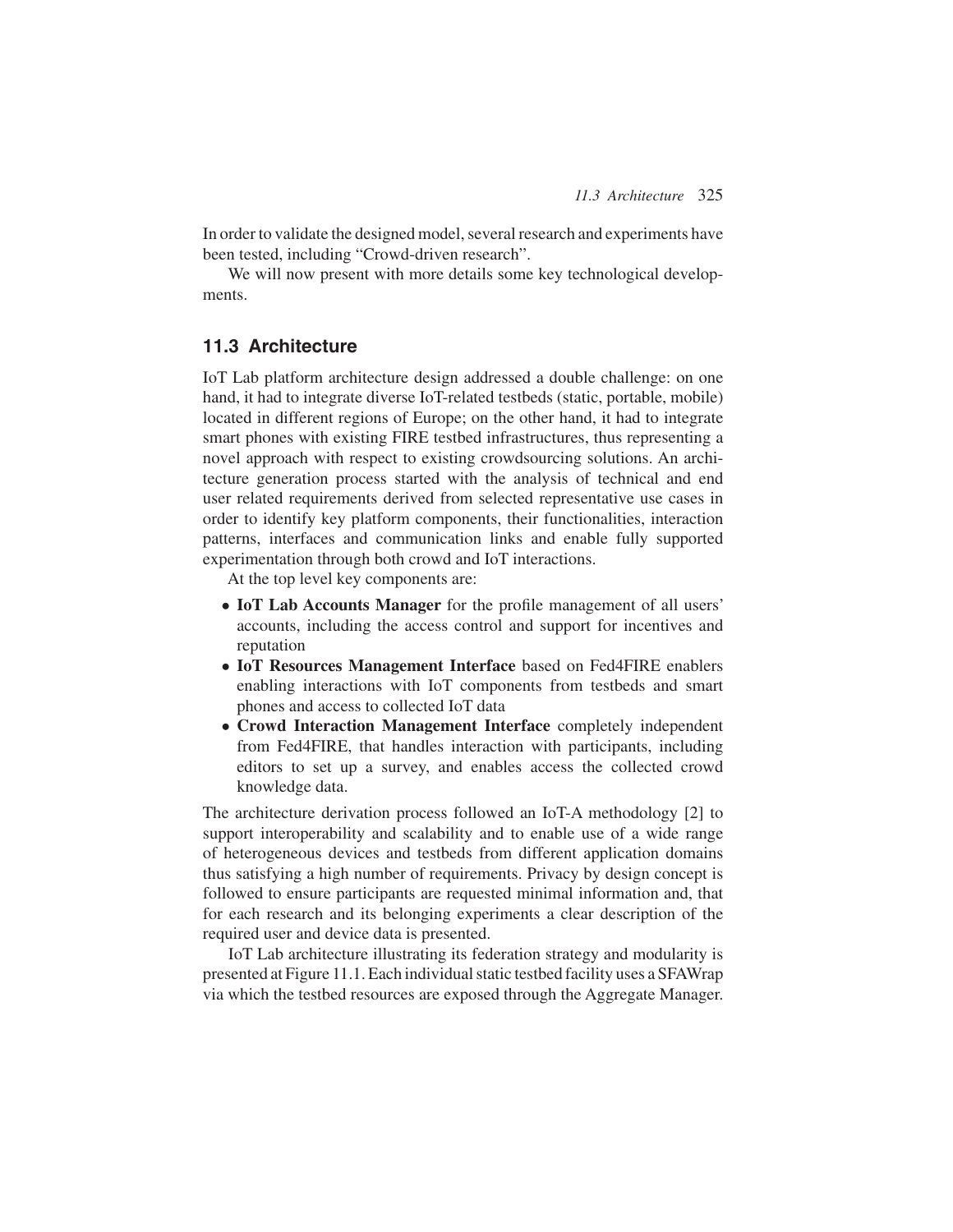

326 *Combining Internet of Things and Crowdsourcing for Pervasive Research*

Figure 11.1 Overview of the IoT Lab architecture defining the federation strategy and showing the modular architecture.

All information regarding the type of the resources, their availability and the way of accessing and interacting with them is stored in an SQL database acting as a Resource Directory. Access to this Resource Directory is provided via a HTTP API. Resources that are provided in an ad-hoc manner, such as those of portable testbeds or the crowdsourced resources via the IoT Lab smartphone application, are registered to the system by directly accessing the Resource Directory. This registration process is regulated by a validation daemon. Although these resources do not utilize the SFAWrap (the wrapper is not designed to address the ephemeral nature of such resources), they do use the same resource description schemes and tools (e.g. RSpec documents). All resources stored in the Resource Directory (individual and portable testbeds and crowdsourced resources) are exposed to third party entities via a global SFAWrapper that wraps around the database. This way, all registered resources are virtualized and exposed via the common interfaces of Fed4FIRE enabling other facilities to discover them. At the end-user application layer of the IoT Lab platform, a researcher conducting the experimenter can access all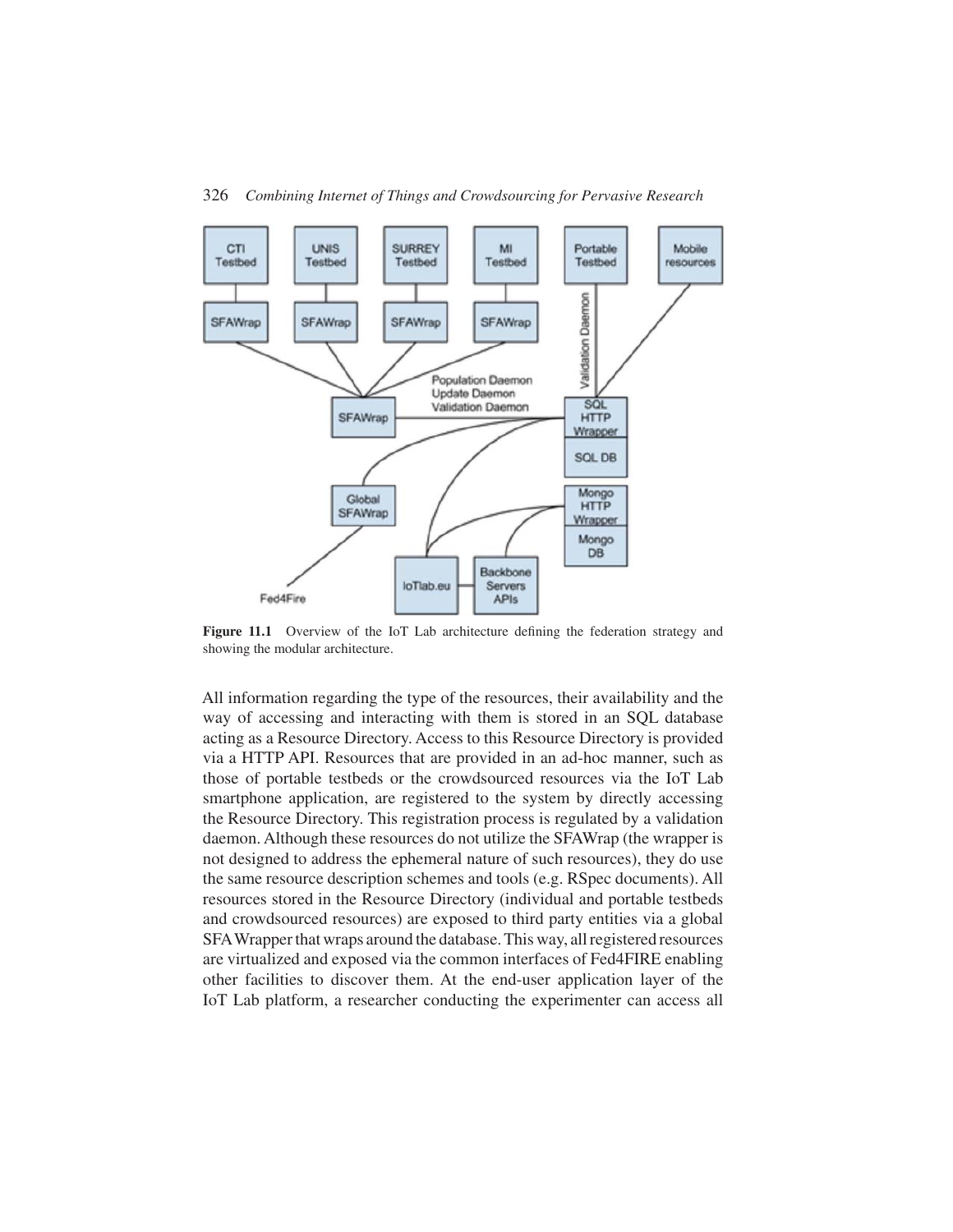available resources via the IoT Lab Web page. After having been identified, a researcher can create a new research project, review and select required resources, define the experiment and dispatch it for execution at the back-end of the platform. During the execution of the experiment, all collected measurements are stored in a second database, the Measurements Database. Measurements Database is developed using MongoDB to better address the nature of the stored information as well as their expected big volume.

A view of deployed IoT Lab architecture is presented in Figure 11.2 [3] illustrating all the modules and their belonging components: Account and Profile Manager, Resource Manager, Experiment Manager, User Interface (Web and Mobile app), Testbeds (static, portable/mobile and smartphone) as devices, Communication components and Security and Privacy.

IoT Lab architecture represents a service based architecture for IoT testbeds exposing all the testbed operations as services (Testbed as a Service), enabling federation of diverse resources in a scalable and standardised way and enabling smooth and seamless integration of crowdsourced resources. Researchers performing experiments via Testbed as a Service can via a common interface (Web UI) access a diverse set of resources and conduct experiments.

The IoT Lab network architecture with all components (application, testbeds and server) is shown in Figure 11.3. The current platform is scalable to a considerable number of mobile and testbed resources [4]. For the average scenario with the IoT Lab server working at 50% of its capacity, we can have 2.8 M devices connected to the platform, whereas for the testbeds 24 M devices can be connected. Even if in a very remote use case the number of resources reaches or exceeds the limit, the server capacity can be increased in order to support all connections and data.

# **11.4 Heterogeneous Tesbeds Integration**

IoT Lab brought together several pre-existing IoT testbeds from UK, Switzerland, Greece, Serbia and Sweden, including:

- University of Surrey smart campus testbed;
- Mandat International Smart HEPIA and Smart Office testbeds;
- University of Geneva IoT testbed;
- Dunavnet EkoNet testbed of mobile environmental sensors;
- CTI in Patras IoT testbed;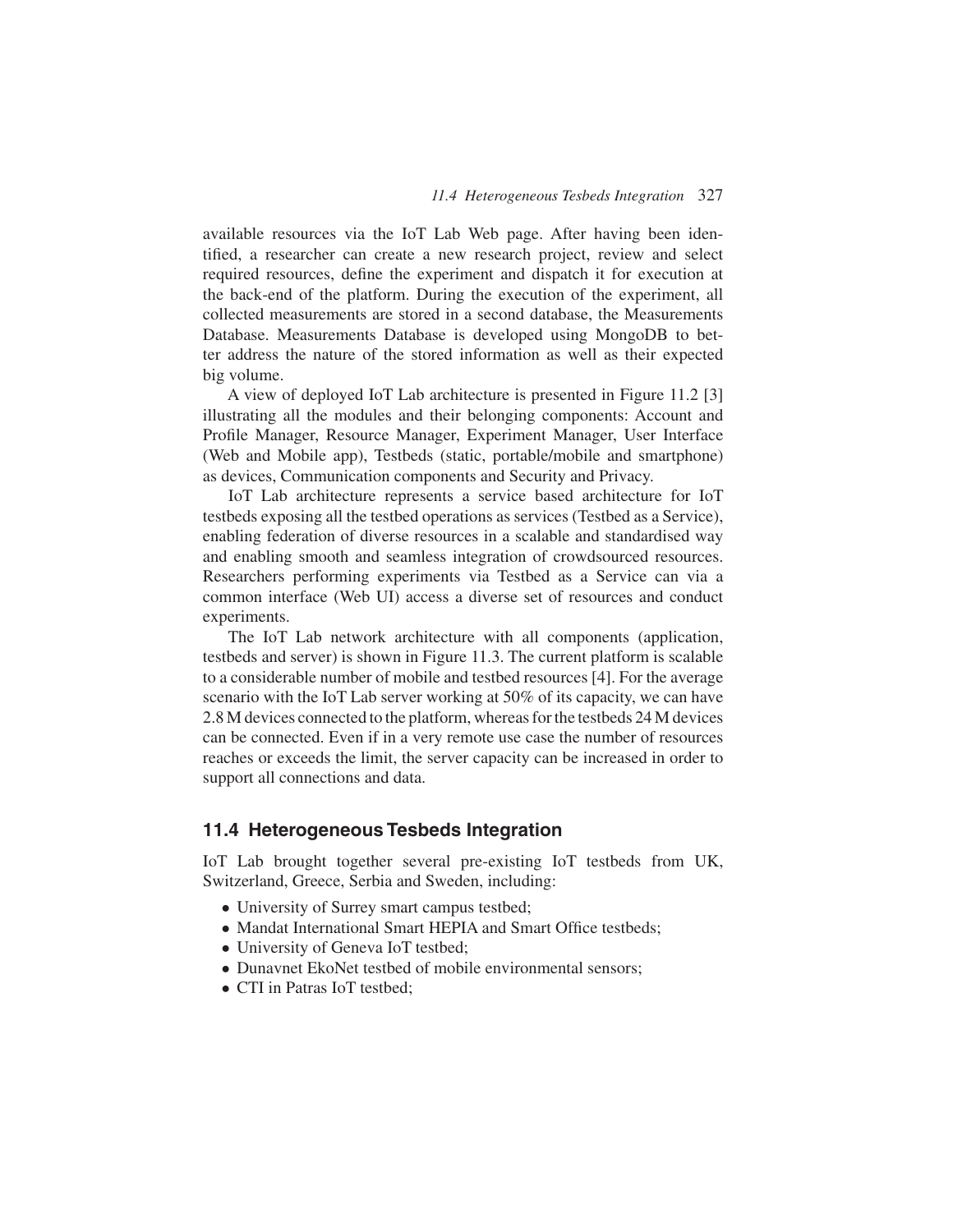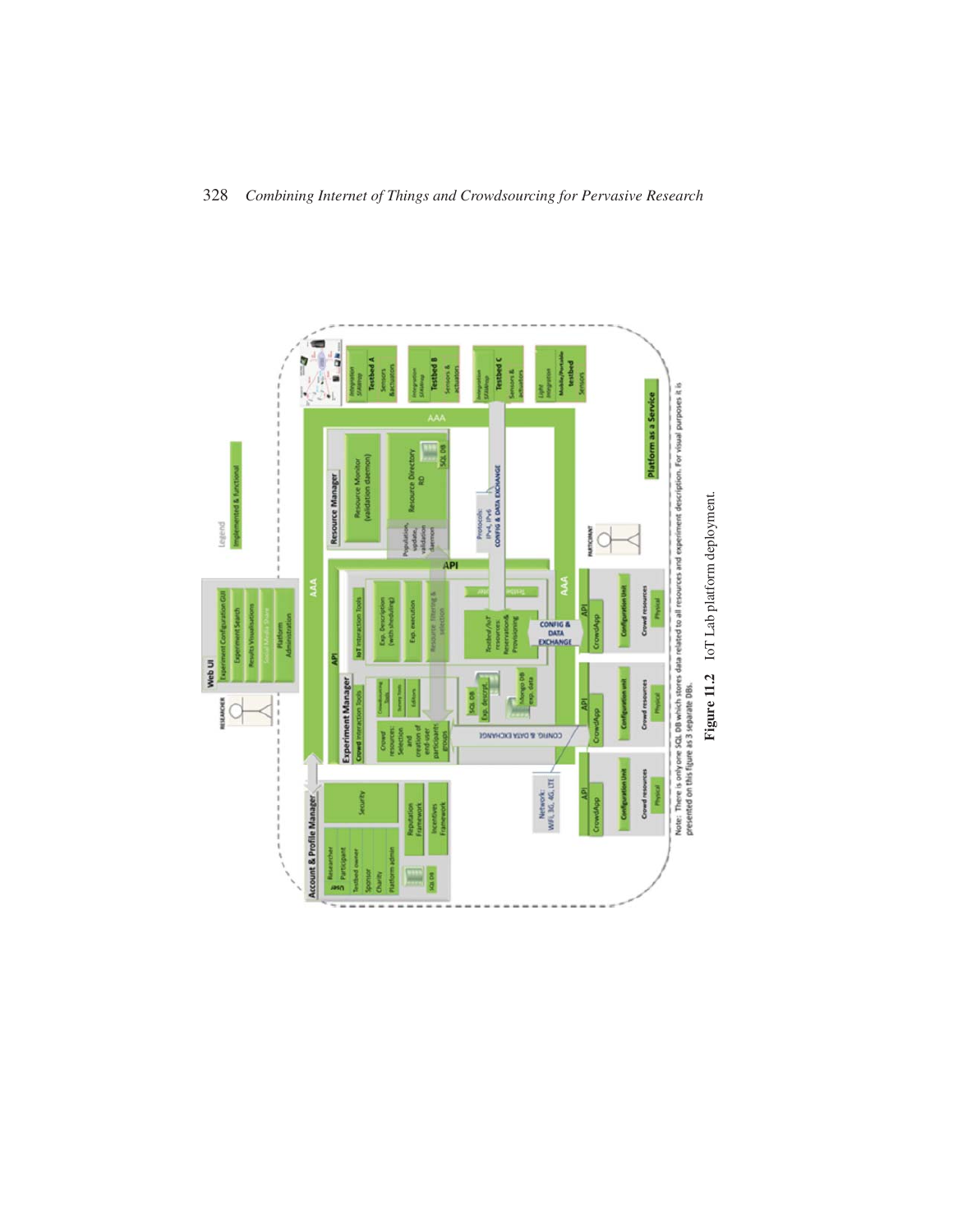

**Figure 11.3** IoT Lab – network architecture with all its components.

The various testbeds were developed with distinct technologies and architectures. In order to enable a proper integration of these various and heterogeneous resources together and to enable end-to-end interconnection, the consortium opted to leverage on IPv6 as a network integrator. It leveraged on IoT6 European research project results [5] and initial attempts to enable IPv6-based testbeds integration between Europe and China [6].

An important challenge was related to the diversity of compliance levels with IPv6. Being distributed cross various countries, the corresponding ISP services offer was uneven too.We ended up with four distinct testbed profiles in terms of network configurations and connectivity,- all to be integrated together. The Figure 11.1 details the various cases:

- **Case A Local IPv6 integration, including with non-IP IoT devices:** In this case, the ISP constraints were avoided through a direct integration. However, the testbed included both IPv6 and non-IP IoT devices, using communication protocols such as KNX, ZigBee, EnOcean, BACnet and others. In order to integrate these heterogeneous devices, a UDG proxy has been used to generate consistent and scalable IPv6 addresses to the legacy devices.
- **Case B Remote full end-to-end IPv6 compliance:**

In this case (TB-B), the testbed integration was achieved through endto-end IPv6 integration, including 6LoWPAN end nodes directly parsed into IPv6 addresses.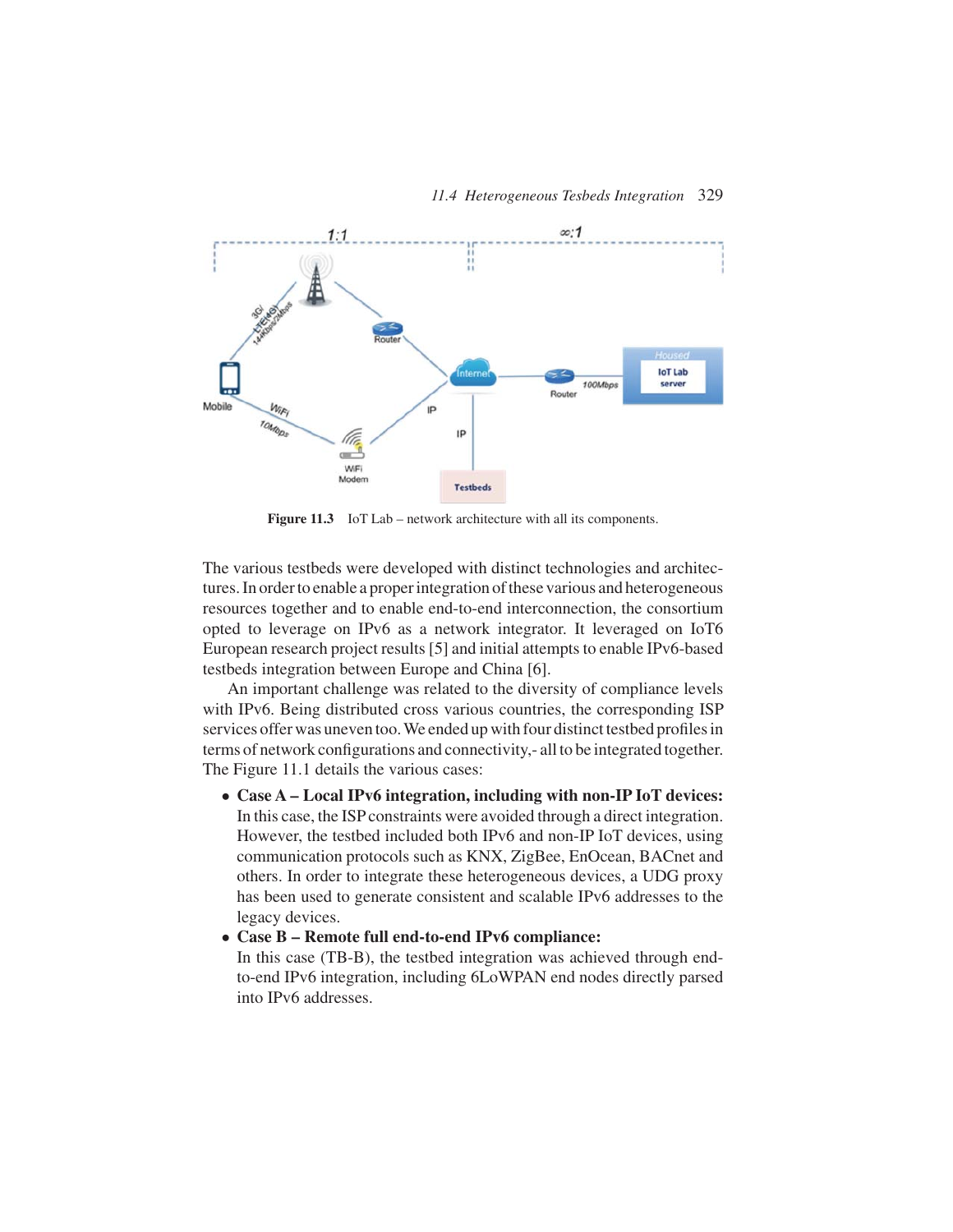• **Case C – Remote IPv6 testbed through IPv4 ISP access:**

In this case (TB-C), in order to overcome the lack of IPv6 connection at the ISP level, the testbed integration has been performed through v6 in v4 end-to-end tunnelling, with a very limited latency impact.

• **Case D – Remote IPv4 testbed:**

Finally, one of the testbed was fully and exclusively IPv4 based (TB-D). In this context, we decided to use a UDG proxy on the server side to map IPv6 addresses on top of the local IPv4 addresses.

The address definitions across the testbeds were maintained consistent by clearly separating the management of the Host ID on one side (IoT address) from the Network ID (Testbed address). This simple approach resulted in a consistent and highly scalable model, enabling the Testbed as a Service (TBaaS) to use a fully integrated and homogenized addressing scheme, including with mobile devices.

Another challenge was related to the heterogeneity of communication protocols used in some of the testbeds. In order to overcome this challenge, IoT Lab leveraged on the Universal Device Gateway (UDG) [7], a multi-protocol control and monitoring system developed by a research project initiated in Switzerland. It aimed at integrating heterogeneous communication protocols into IPv6. The UDG control and monitoring system enables cross protocol interoperability. It demonstrated the potential of IPv6 to support the integration among various communication protocols and devices, such as KNX, X10, ZigBee, GSM/GPRS, Bluetooth, and RFID tags. It provides connected device with a unique IPv6 address that serves as unique identifier for that object, regardless its native communication protocol. It has been used in several research projects, including by IoT6, where it has been used as an IPv6 and CoAP proxy for all kinds of devices.

In IoT Lab, the UDG platform has been used as a locally deployed proxy in the local testbed (TB-A in the Figure 11.4) and as a cloud-based proxy in some other cases (TB-C and TB-D in the Figure 11.4). However, for communication protocols which are non-compliant with the Internet Protocol, a local deployment was required.

# **11.5 IoT Lab Smart Phone Application**

IoT Lab intends to put the end users in the centre of research and innovation. It required the development and introduction of a tool that offers ubiquitous and seamless interaction capabilities with the crowd participants. A specific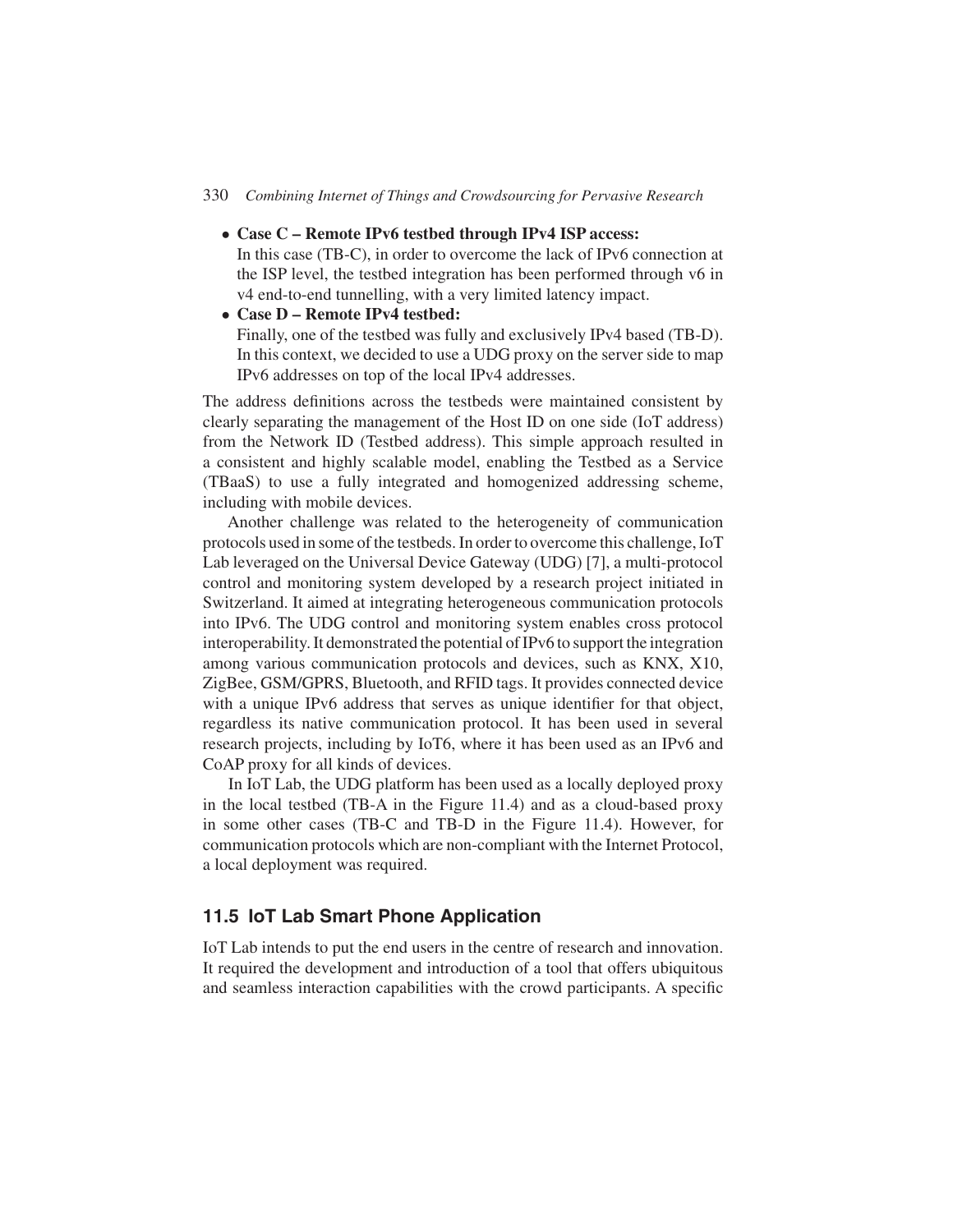

**Figure 11.4** IoT Lab IPv6-based network integration representing the four main testbed profiles.

IoT Lab smart phone application was developed, which can be installed to all the devices that run Android OS 4.1.1, or later.

Ensuring a user-friendly interface with a state of the art user experience led to focus on the user experience and feedbacks with iterative adaptations and fine tuning during the project. Moreover, frequent updates made sure that all the found bugs were solved, as well as, the provided functionalities were optimised constantly.

# **Smart Phone Application Functionalities**

The mobile smart phone application provides a set of functionalities that are described below:

- **Add idea**: through a limited number of steps, any user can be part of the platform and express a new idea. The predefined options help make this process faster and users more keen to use it.
- **Rank idea**: every user can see and rank the aforementioned proposed ideas. By selecting one out of the list of all the available, the user can see more information about it and rank it using the provided tools.
- **Available researches**: IoT Lab application is, among others, a tool for crowdsourcing and crowdsensing. Hence, it can be used during ongoing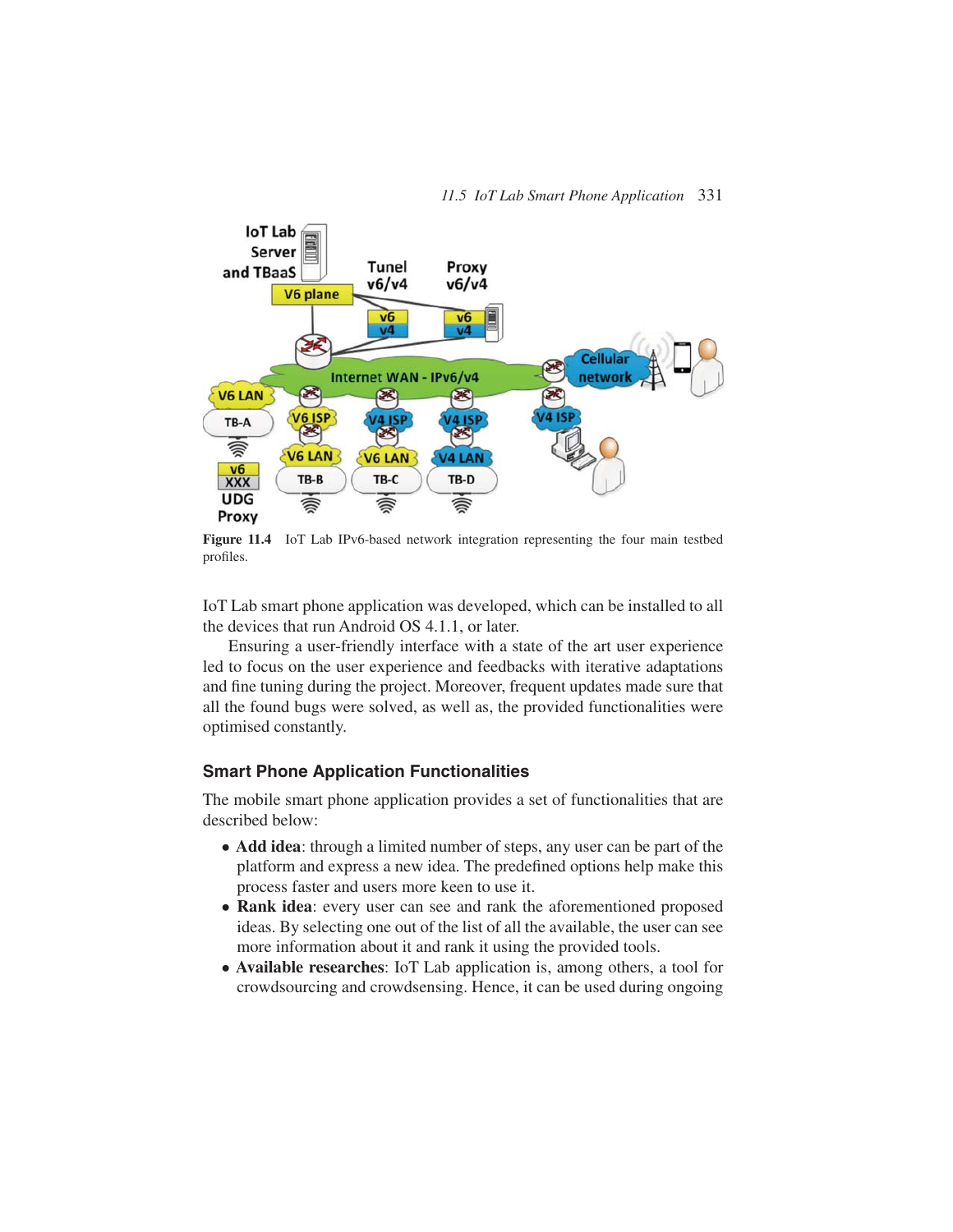researches. A user can see all the available researches, browse them, and learn more about each one of them. If he/she wishes to join one of them, it can be done by simply clicking the equivalent button.

- **Surveys**: Experimenters can push surveys to all or to a set of participants in the context of a research. The user can access them through the application and fill them whenever he/she wishes to do so.
- **Update location**: our tool provides a functionality that updates mobiles' location by scanning a QR code. This is used during researches that need fine grained location updates.
- **Map**: IoT lab application can display all the resources of our platform on an anonymised map. This helps the users to visualise the magnitude of our project and feel part of the community, without having any privacy issue.

Additionally, each device that runs our application can be potentially used as a multi-purpose sensing mote. In order to do that, the user/owner of the device can to explicitly allow the application to make the embedded sensors of the device available to future researches, or to manually join a research. Moreover, since IoT Lab was designed with respect to users' privacy, each time one's device is about to be exploited in a crowdsensing scenario, multiple notifications are sent to the device informing about the ongoing background tasks. More about the IoT interactions and experiment composition will be presented in the next section of this chapter.

# **Crowdsensing Using IoT Lab Application**

Crowdsensing takes place as a part of an ongoing research. As described in the previous section, a device can be manually or automatically assigned to one research according to user's settings and configuration. The background mechanism that sets crowdsensing to work is Google Cloud Messaging (GCM).

# **Protocol Selection**

Before digging more into the steps that need to be taken during a crowdsensing experiment, it is important to present the reasons that led us to the selection of the used IoT communication protocol. The deciding factors were

- computational requirements,
- bandwidth usage,
- scalability,
- robustness.
- support from the community.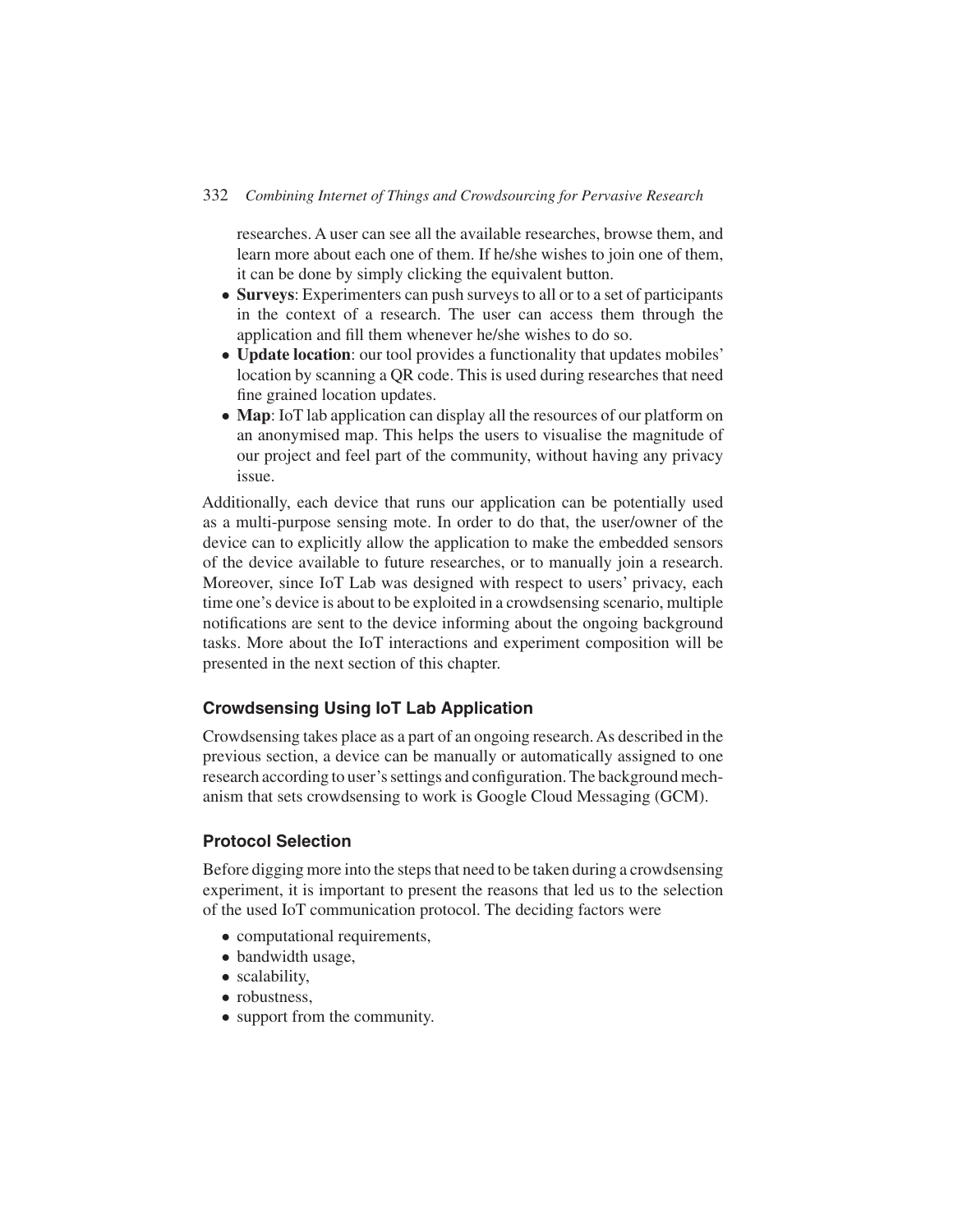MQTT is a lightweight-by-design IoT protocol that is widely aligned with our system requirements, and was the other candidate except GCM. IBM claims [8] that in real life scenarios we can preserve 4.1% energy per day, just by switching from HTTPS to MQTT. Additionally, there is a plethora of free brokers that can numerous active connections at all time. Finally, the Eclipse community hosts and supports the MQTT project over the past years.

On the other hand, GCM is a service created and provided by the IT giant, Google. With a dedicated community ready to answer and tackle all the emerged problems, GCM was a great candidate. Moreover, GCM is not limiting the number of active devices.

Both protocols were selected after reflecting the type of communication needed between the devices and the back end. Due to their nature, smartphones do not have a static IP. Hence, we were troubled by the need to be able to access specific devices from the back end. MQTT and GCM offer mechanisms that handle message delivery.

We chose GCM other approaches, as it is open source, scalable, free for a big amount of users, and is optimised in terms of energy consumption during idle states. Additionally, all the back end support is handled by Google itself and we do not need to do any more provisioning.

#### **Mobile Crowdsensing**

Google Cloud Message carries JSON messages that can be easily modified and are used in order to send sensing triggers to a specific, or a set of mobile devices. An example of such a message is displayed in Figure 11.5.

As presented if Figure 11.6 bellow, the steps that take place during a crowdsensing experiments are the following:

- Back end sends a notification to all the devices that are about to participate in the crowdsensing experiment. The notification is delivered using the GCM.
- After a period of time, the crowdsensing loop starts.
- A sensing trigger is pushed to the mobile phone using GCM.
- When the trigger is received, the OS is responsible to "wake up" the IoT Lab application.
- IoT Lab application analyses the sensing request and samples the desired measurement.
- The measurement is stored to the IoT Lab database using the appropriate API.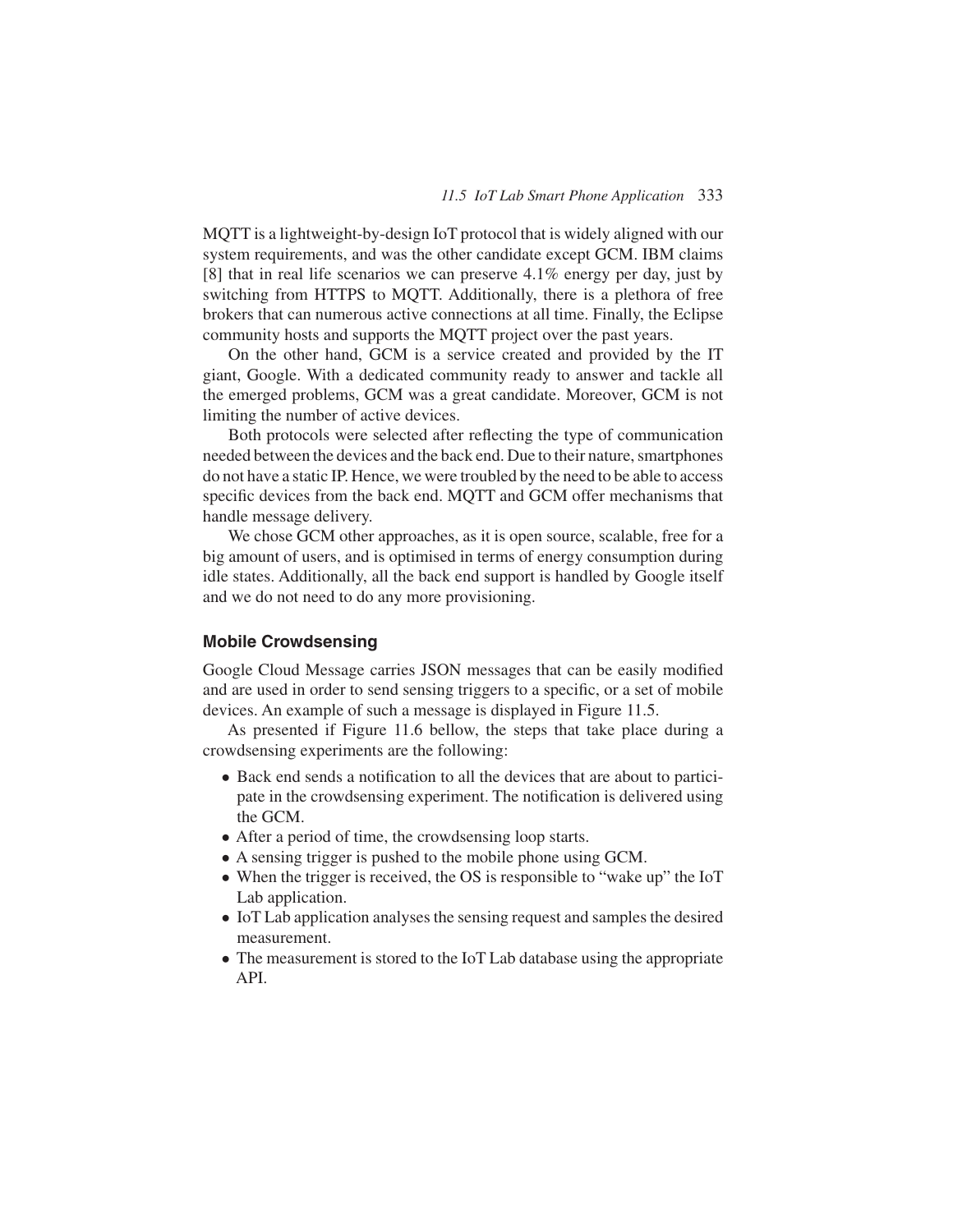

Figure 11.5 A sensing trigger message.



Figure 11.6 Sequence diagram of the Crowdsensing steps.

# **11.6 Testbed as a Service**

The IoT Lab platform federates a variety of resources, ranging from static IoT devices to mobile phones. The role of these mobile devices is twofold: they can function as multi-purpose sensing motes (i.e., using accelerometer, GPS, luminosity) or as a source of interaction with their owners. From the above we can distinguish the two kinds of experiments: The first one with IoT devices either mobile or static and the second one involving the owners of mobile phones. These experiments are realised through IoT and Crowd Interactions functionalities.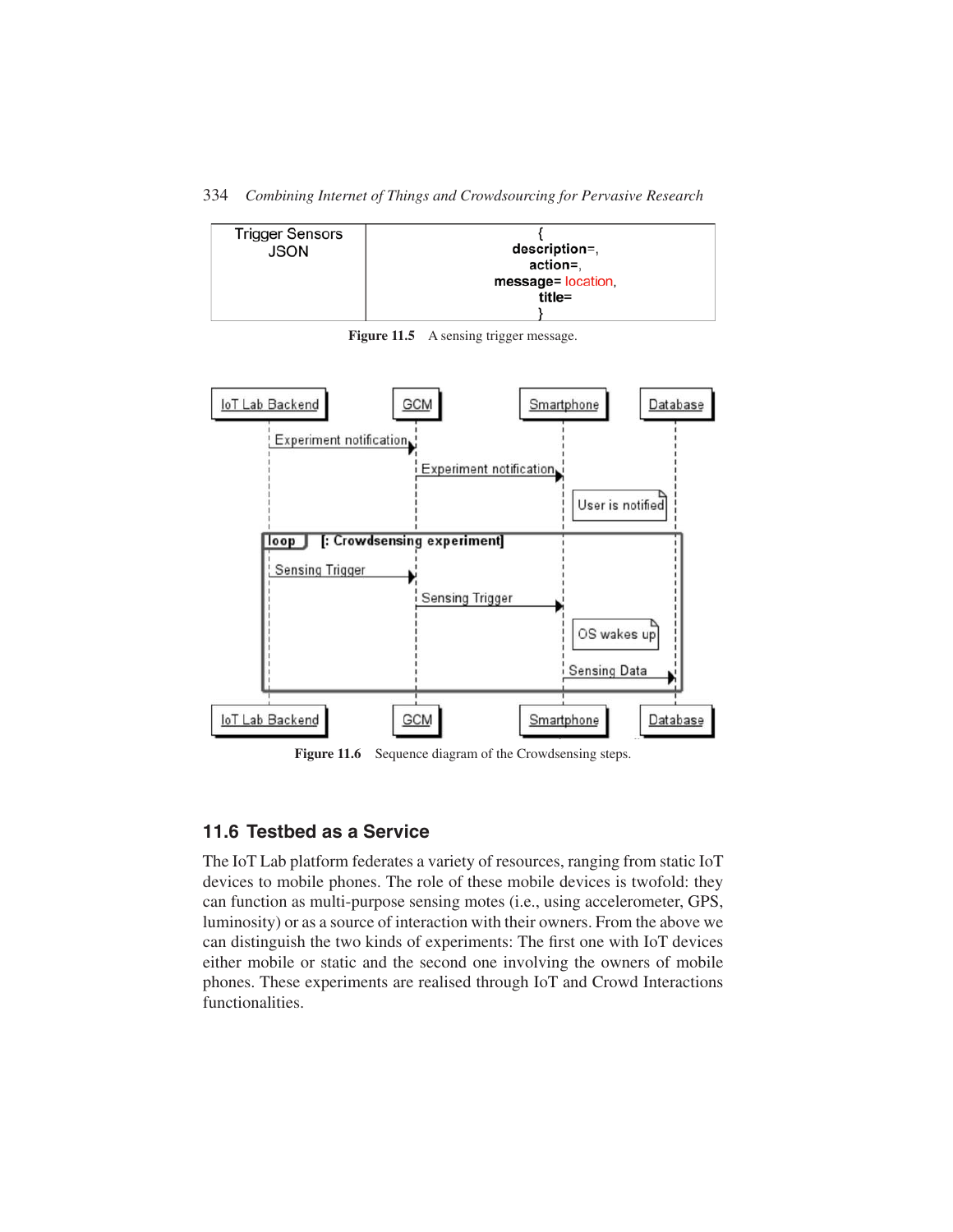#### **IoT Interactions**

In IoT interactions the experimenter is provided with a list of available resources that he can view and reserve for their experiment. After the experimenter chooses and reserves the desired resources, he/she is prompted to the experiment composition module. In the background, an XML schema called RSpec is used to transfer the information regarding the resources reserved between the reservation module and the experiment composition module along with some meta-information on the experiment itself; e.g. duration and period of execution, human readable description of the experiment, etc. This information is incorporated in the RSpec document via tags such as the  $\leq$  research id  $\geq$  tag, that provides the id of the parent research of the experiment to be composed, the  $\leq$  experiment title $\geq$  tag which provides the title the experimenter has given to the experiment to be composed and the <experiment desc> which provides a short description of the experiment.

#### **Experiment Composition**

The experiment composition module receives this information and provides a simple but powerful mechanism with which the experimenter can define the details of how resources will be used in the context of "If This Then That" (IFTTT) scenarios. The final experiment consists of a set of these scenarios.

The experiment composition module allows the experimenter to set the following actions:

- **Get a value from specified resources**. The frequency of the reading request is set in minutes or hours and includes one or more resources. The resources must be of type "sensor" and must be included in the experiment before the experimenter enters the main composition module. This action is called "reading". As an example, a reading can be "Get a value from sensor 1 every 5 minutes between these 2 dates and times".
- **Set a condition**. A condition can be the average, absolute, minimum or maximum value of one or more resources being greater, equal or lesser than a set value. In the case of multiple resources a logical operator can be set. An example of a condition can be "The maximum value of sensor 1 OR the maximum value of sensor 2 to be greater than 5".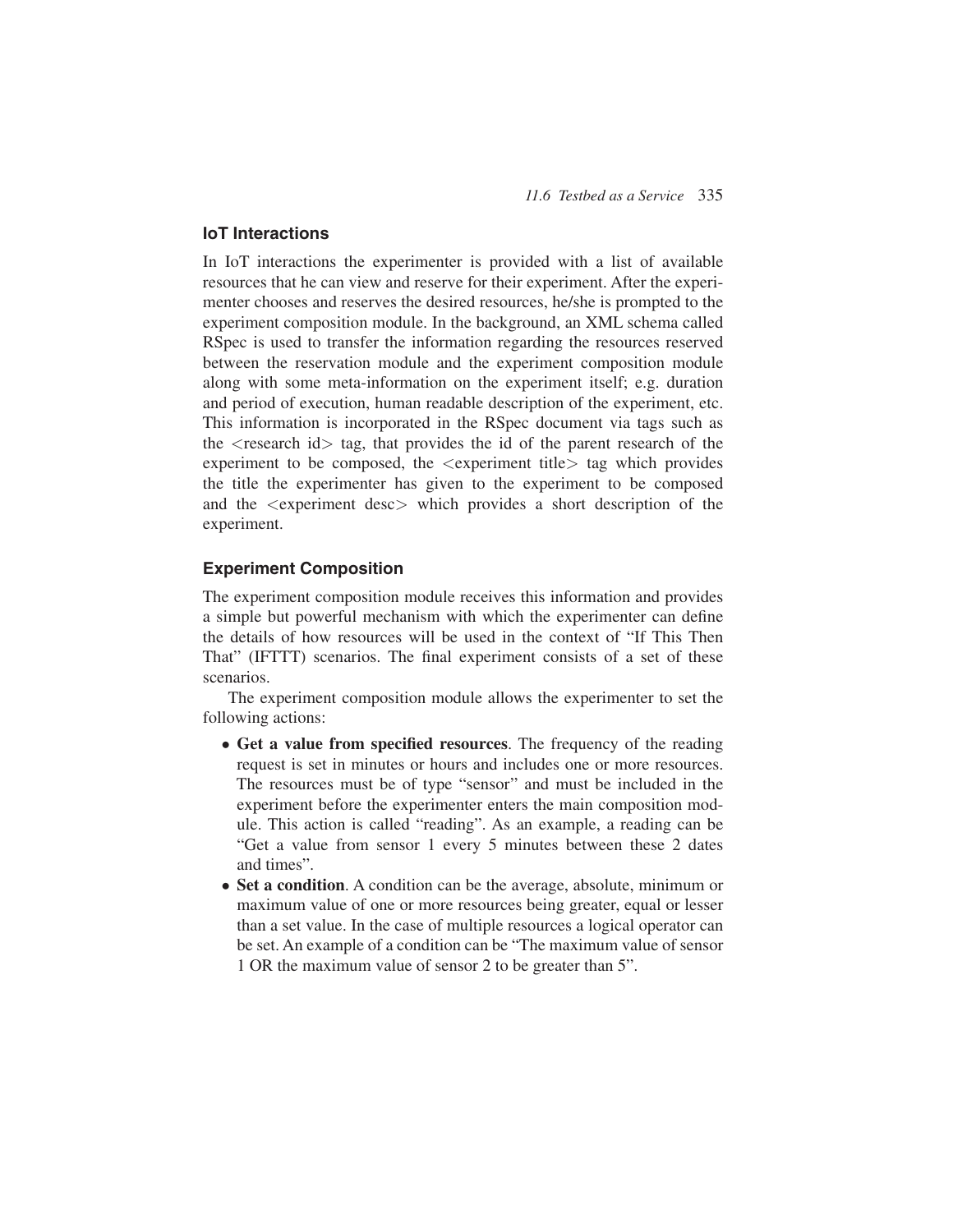- **Set an outcome**. An outcome is an action that can be taken. This action is either to take more measurements from sensors or to actuate an actuator. Outcomes also include a logical operator in case there is more than one conditions. An example of an outcome could be "Actuate actuator 1, if all conditions are met (with logical AND)".
- **Define an action**. Actions are combinations of conditions and outcomes. Actions are set in an "IF-THEN" form in order to clarify their meaning. An example of an action can be "IF condition1 AND condition2 are true THEN perform outcome 1". The logical operatorAND is actually defined in the outcome and not in the conditions, as specified above.

After the experiment scenario has been defined, it is dispatched to the execution module. The scenario is described in an XML schema called Experiment Description XML schema (ED XML). The Experiment Description XML defines a parent tag  $\langle$  experiment $\rangle$   $\langle$  / experiment $\rangle$  that encloses all other elements. The <measurements > tag defines the measurements database server information along with the  $\langle ip \rangle$  and  $\langle port \rangle$  sub-tags inside it. The next tag is a random identifier tag. This is generated during the ED creation randomly and is used to uniquely identify the experiment description. The tag that provides this identifier is the  $\langle$  identifier $\rangle$  tag.

Readings are included in the  $\langle$ reading $\rangle$  tag. Inside this tag, a  $\langle$  frequency $>$  tag with a "unit" property defines the frequency of the reading while  $\lt$ start $>$  and  $\lt$ end $>$  tags define the start and end of the readings period for the specified reading. The <resources> tag then defines which resources have to be probed for a reading every time it's needed. These are defined using  $\langle id \rangle$  tags that include properties "component", "resource id", "port", "ip", "protocol" and "path". The combination of these properties allows the execution engine to identify and reach the resources directly.

Actions are defined using the  $\langle\text{action}\rangle$  tag. These include  $\langle\text{conditions}\rangle$ and <outcome> tags. The <conditions> tag include the aggregation and logical operations as a tag and property respectively (e.g.  $\langle$  average logic="and">). Inside this tag, the resources are defined using an  $\langle id \rangle$  tag and also the threshold is defined using a  $\langle$ threshold $\rangle$  tag. The  $\langle$ outcome $\rangle$ tag includes a property for the logical operator and inside the tag, resources are defined (either sensors or actuators) using  $\langle id \rangle$  tags as above. An example of an ED XML is shown in Listing 1.1 in the Appendix.

#### **Experiment Execution**

When an experimenter finalizes the definition of an experiment at the Experiment Composition module, an Experiment Description XML document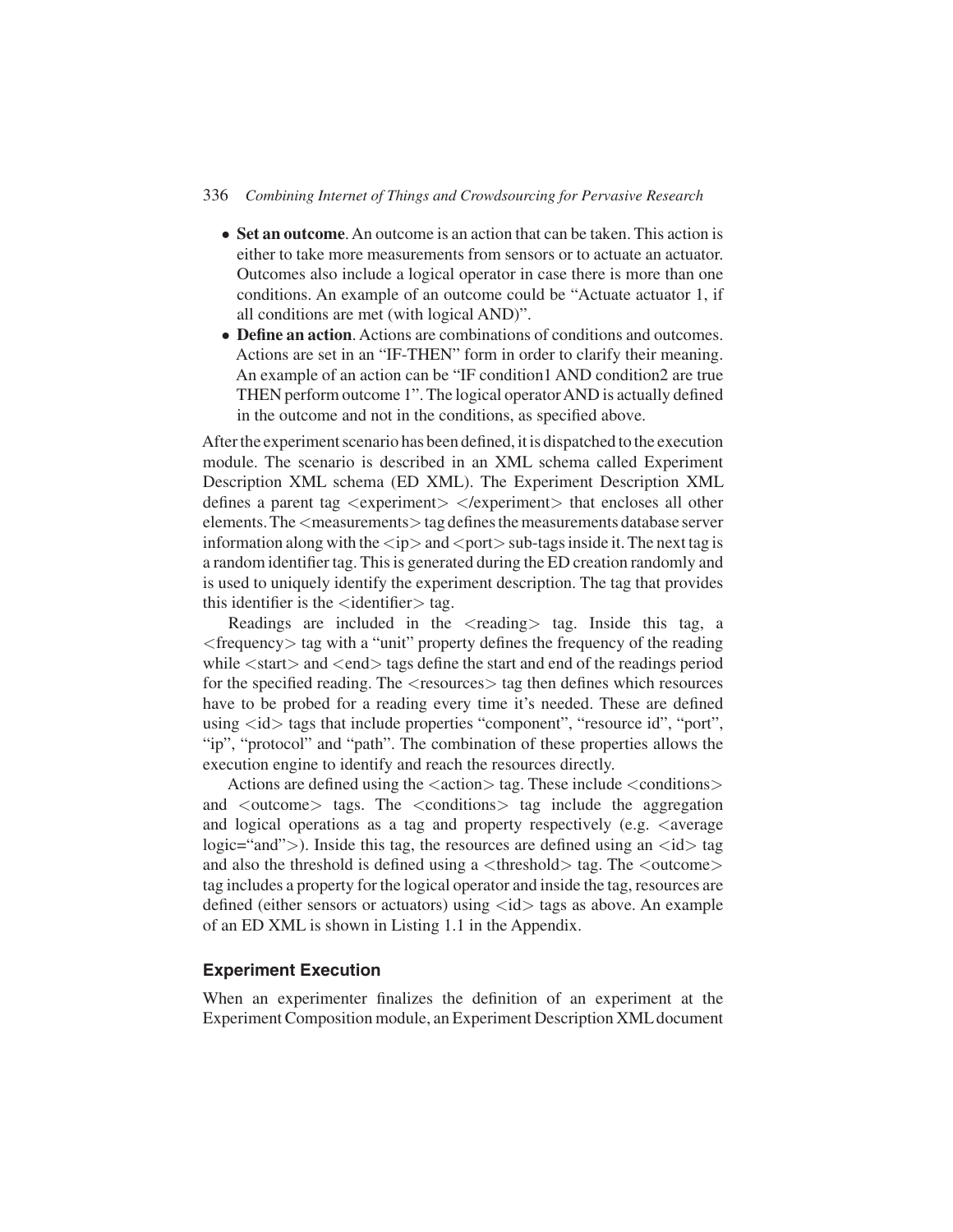is created which is transferred to the Experiment Execution module which proceeds in parsing it and finding all necessary information in order to start running the Experiment.

At first, the research ID, the experiment title and the experiment description are identified and posted as a new 'research' entity in the Resource Directory database. As already described, the Experiment Description XML document contains a number of readings and action tags. Each of these tags will spawn a new celery job to handle their tasks.

Each reading tag has several resources with their contact information and a frequency with which they are to be read. Every one of those readings, spawns a celery task tasked with obtaining the measurements from the resources in the time and with the frequency specified by the experimenter. When the time to obtain measurements comes the task creates a new task responsible for the next set of measurements. When the measurement comes, a new task responsible for the action tag will be called. Inside the actions tag there are a number of tied conditions and outcomes. Their information is parsed and summarized in two lists: one for the conditions called conditionsList and one for the outcomes called outcomeList. A task for the function called conditionChecker(), with the two aforementioned lists as parameters is called after the resolution of each reading tag. This task, will evaluate the logic of conditionsList as specified in the Experiment Description XML. If it is evaluated to 'True', then the outcomes from outcomeList will be executed.

#### **Crowd Interactions**

In Crowd interactions the experimenters ask for inputs from the smartphone users through surveys and questionnaires (Figure 11.7). The surveys are constructed using LimeSurvey which is integrated within our platform. The process of filtering and selecting the user in order to engage him/her in the specific research includes the following mechanisms available through the architecture: survey queries, survey lists, geofencing and project code.

**Survey Queries**: A query is a mechanism that allows the experimenter to filter crowd users in a meaningful way in order to select the users needed for the post of a mobile query. The filtering function is based on the socioeconomic profile of the user which they voluntarily include during anonymous registration through the mobile app. The query is defined and then saved in the experimenter's profile so that it can be easily reused in the future, which makes it a very powerful tool as the crowd users constantly change in number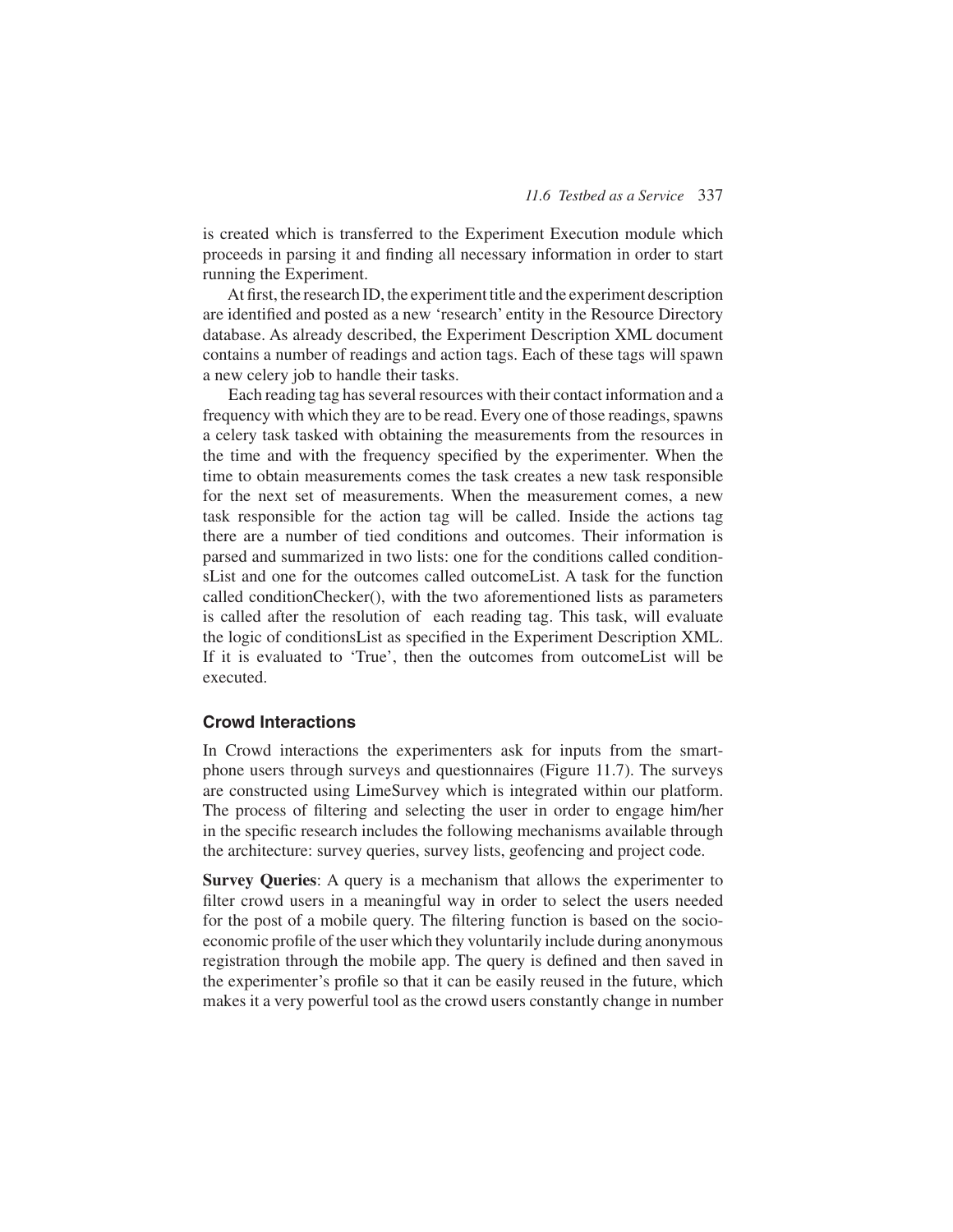

Figure 11.7 Crowd participation in TBaaS.

throughout the architecture's lifetime. Queries, although static themselves, provide dynamic results in the form of sets of users that fit the set criteria.

**Survey Lists**: Every time a query is used, an up-to-date list of crowd users that meet the query's criteria is presented. The experimenter then has the opportunity to select individual recipients to form a survey list. A survey list is a static list of survey recipients that is used to send a survey to the mobile devices recipients. The content of the user list is anonymous and only social and economic data are associated with each entry. When the final survey list is compiled, it is saved under the experimenter's profile and can be used as the destination list in which to post a survey. A special case of a survey recipient list is the "all users" static list which includes all available users of the architecture.

**Geofencing**: Geofencing refers to the experimentation activity in which it is possible to setup a virtual perimeter on a real world geographic area and utilize this perimeter for determining if a mobile resource enters the area defined by the perimeter, exits such an area or is located inside or outside this area. This could be achieved, for example through the use of the GPS sensors, which are usually available on modern smartphones.

**Project Code**: A project code is a mechanism that allows the experimenter to advertise an experiment (e.g. through social media) and select all the users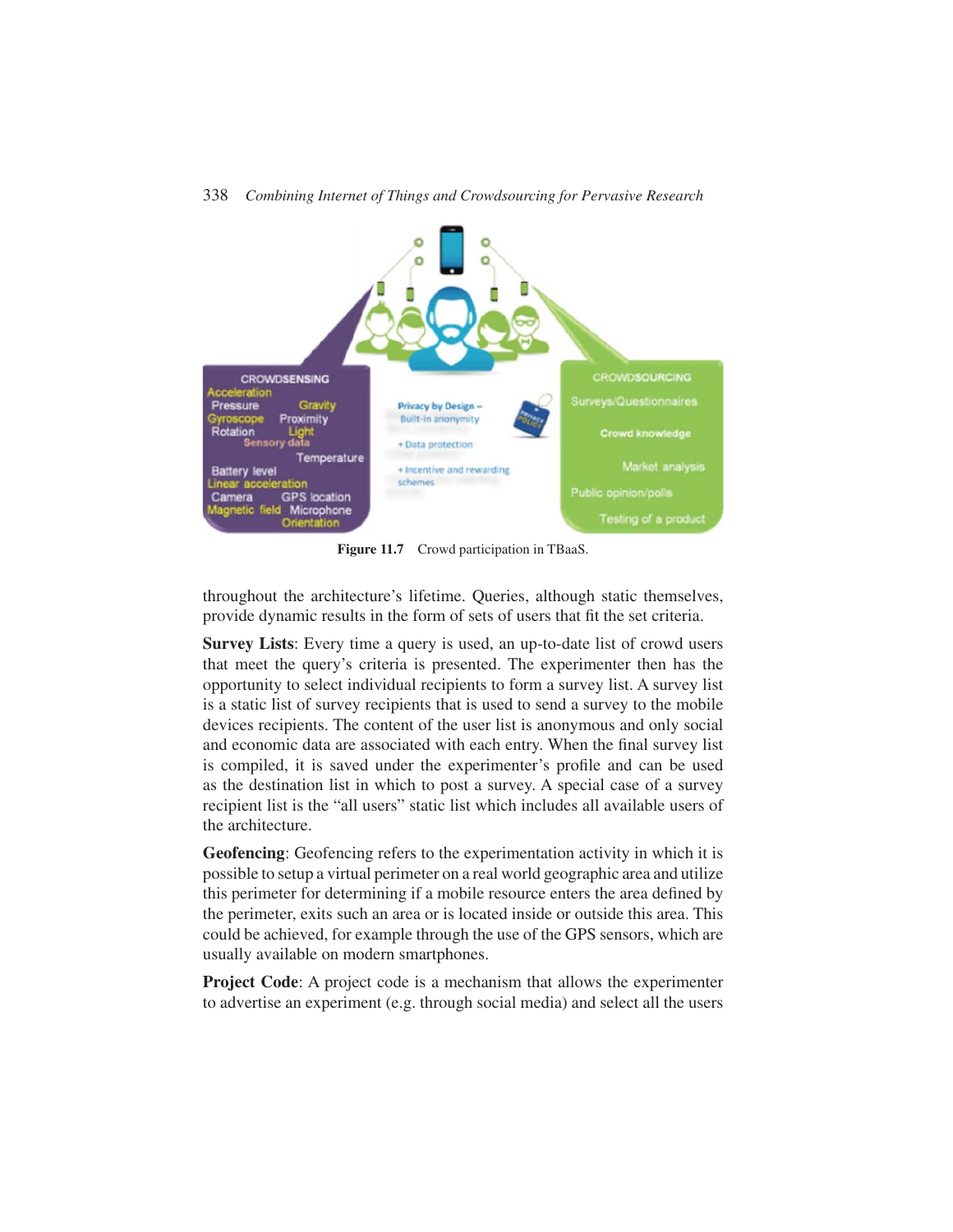that responded to his call. It allows both the filtering of crowd resources as well as creating a survey list.

# **11.7 Virtual & Modelled Testbeds**

In order for research in networks and systems to be conducted in a systematic way, there is a need for environments that will provide the necessary control and tools for designing and conducting experiments with the aforementioned attributes. Such integrated environments are called testbeds; i.e., facilities particularly designed for conducting scientifically correct experiments in order to test analytic results, computational tools, architectures and technologies.

Typically, testbeds are developed with a focus on a particular class of applications (e.g. wired networks, IoT systems, etc.). Apart from the development of the system under study per se, auxiliary components are also developed in parallel that help define the parameters of the experiment and monitor the operation of the system. Typical examples include tools for automatic reconfiguration of the system architecture (e.g. selecting a specific sub-set of the resources), automatic definition of parameters such as generated volume of data, on-line monitoring of the operation of the system and data collection for post-experiment processing. Such toolsets standardize the experimenting process and alleviate a great burden from the researchers thus helping them focus on the actual research.

However, despite their great advantages, testbeds also pose limitations on experimental research. The way a testbed is designed and developed designates (sometimes to a significant extent) the way experiments can be conducted and therefore may greatly affect research. The hardware that is being used, the size and the architecture of the testbed are indicative factors which have great effect on experiment design. For instance, a facility may be focusing on IoT applications (e.g. use case scenarios for smart rooms) and can be equipped with specialized hardware for monitoring energy consumption. On the other hand, it may provide limited support for developing and evaluating low power routing algorithms.

In this context, software-based facilities can be used in order to alleviate such restrictions. An existing physical testbed can be qualitatively and quantitatively extended with the aid of software-based facilities. IoT Lab has identified and investigated two different classes of such facilities. On one hand virtual testbeds, which quantitatively augment a physical testbed via emulated nodes, and on the other hand modelled testbeds which qualitatively extend a testbed via specialized simulation software.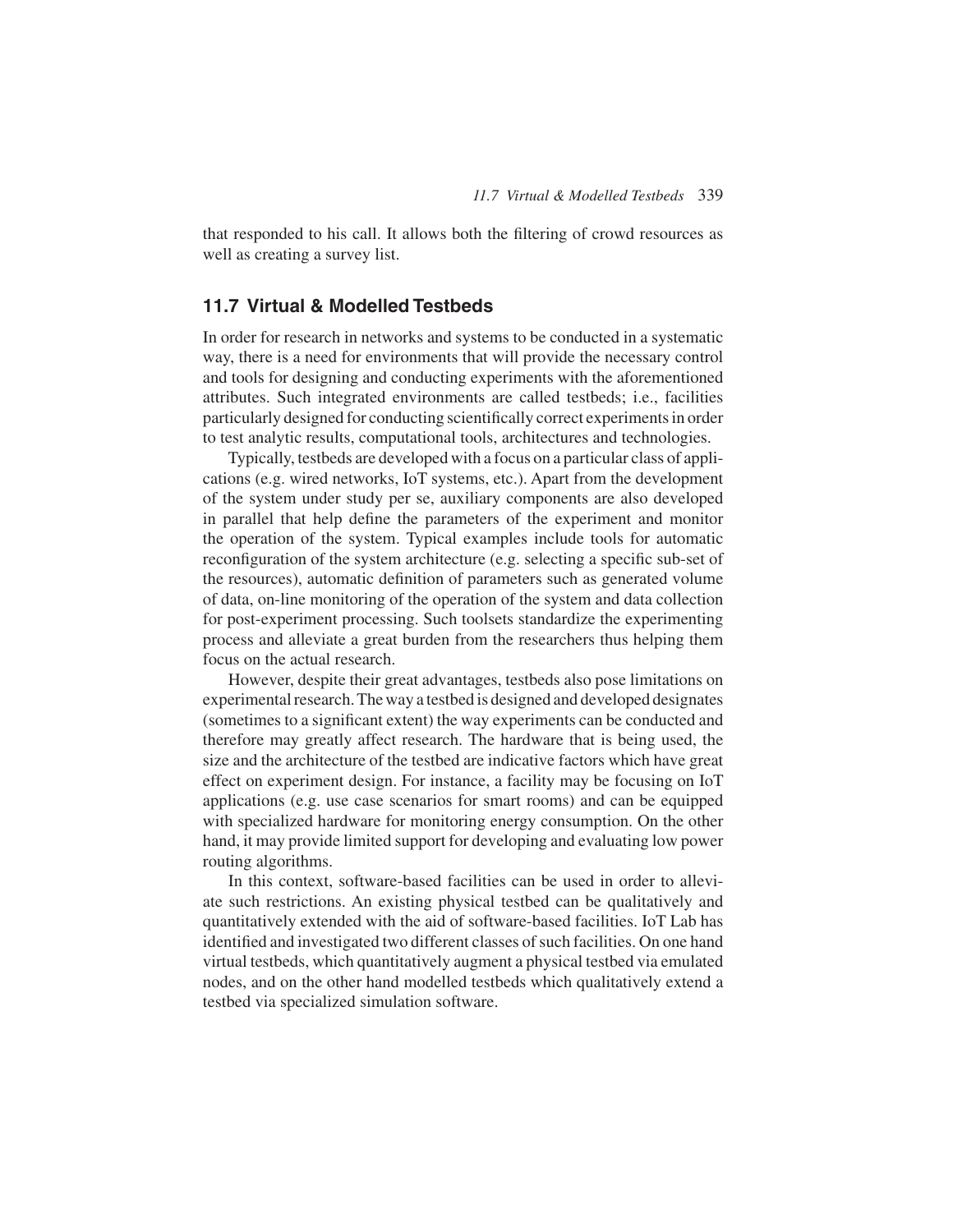#### **Virtual Networks as Testbeds**

Sometimes, the need arises for a physical testbed to be augmented quantitatively, but the physical resources are limited and cannot be easily extended on demand. In order to address such cases and provide the facility providers with a higher degree of agility, IoT Lab has proposed a method for augmenting an existing physical testbed with virtual nodes. Of course, the proposed method is not generic and does not apply to any kind of testbed facility. Following the thematic scope of IoT Lab, the proposed method addresses IoT experimenting facilities with a focus on studying use case scenarios (e.g. instead of evaluating networking algorithms and protocols)

In this method, the Cooja network simulator is used, which is an actual compiled and executing Contiki system available also in its latest release of 3.0. The advantage of this system is that Contiki is compiled for the native platform as a shared library which is then loaded into Java using Java Native Interfaces making the system fully compatible with physical resources running the same Contiki code. Apart from the fact that the simulated resources do not actually sense the environment and are not physically placed in the same space as their physical counterparts, the resulting resources are identical to the physical ones, running the same firmware and interfaces.

The simulated nodes form a virtual network which communicates with the provider's gateway. The gateway then exposes the virtual network to the rest of the IoT Lab platform using the same methods and interfaces as the physical nodes. This allows for the experimenter to discover, reserve and utilize them using the standard IoT Lab interfaces and processes, thus augmenting the testbed and extending the availability of resources as needed.

When advertised to the IoT Lab platform, the simulated resources are marked as virtual so as to be identifiable from the experimenters, who will choose whether they want/need to use them along with the actual physical resources. The pool of simulated resources is predefined for each testbed and each resource is utilized only when needed. This choice is made in order to mitigate any potential issues regarding the stability of the provider's gateway and the quality of service provided to the experimenters. The size of the pool of the simulated resources depends on the capabilities of the gateway and is to be decided by the provider.

The simulated resources report sensor values by either taking into account only other simulated resources in the system (isolated simulation environment) or by being interlaced with physical resources of the same provider. These resources will be interlaced with the physical resources of the testbed in the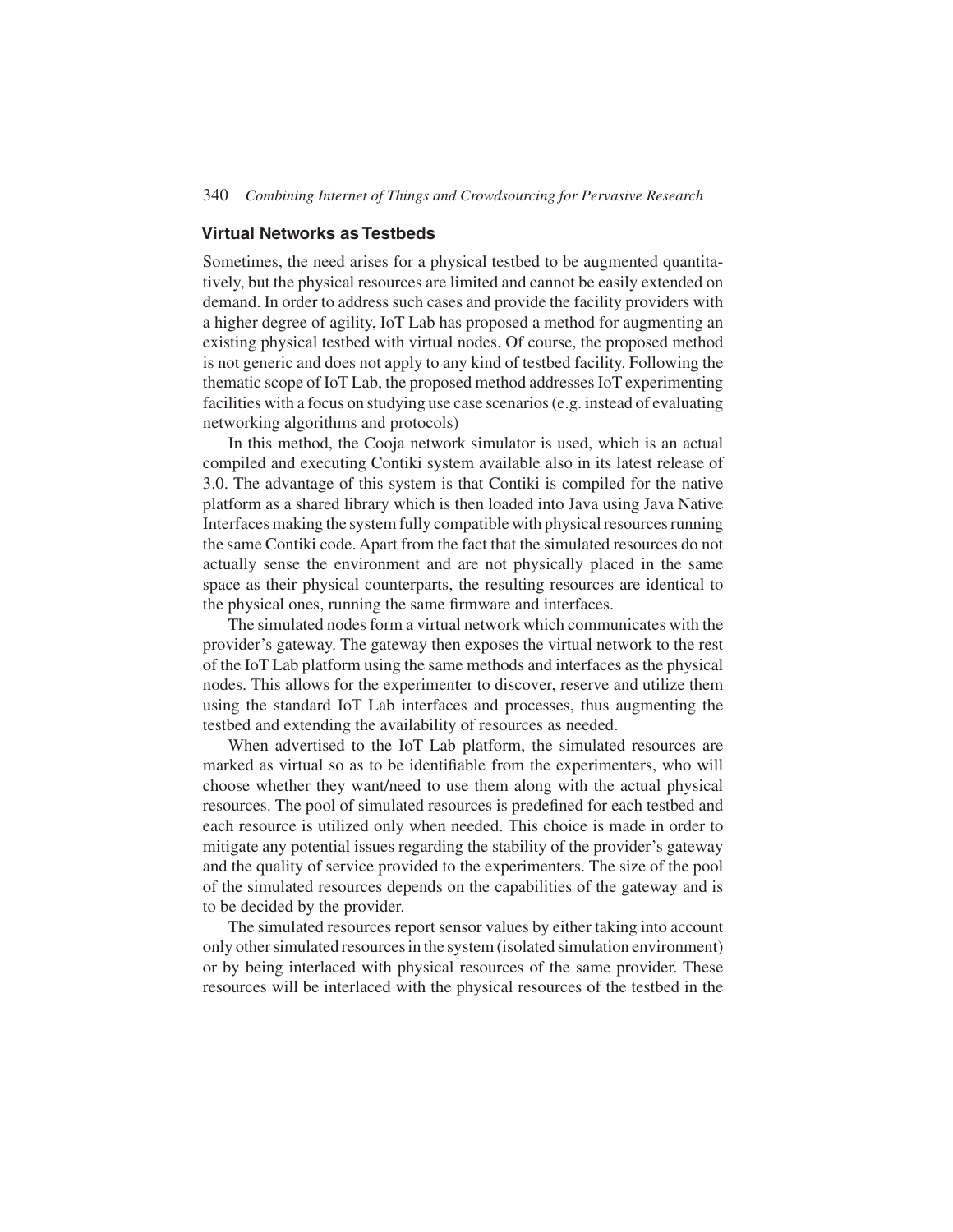sense that the sensor values reported by the simulated nodes will be extrapolated from the values measured by the physical motes. The extrapolation will be based on their relational (virtual) position in the space of the modelled testbed.

#### **Modelled Testbeds**

Some of the restrictions posed by testbed facilities come from the limited number of available resources (e.g. sensor motes) as well as the usually fixed positions of the resources in the area of deployment. In a typical physical IoT testbed adding more resources or changing their topology may not be so easy (either due to lack of hardware or due to configurations needed). In an effort to mitigate such issues IoT Lab studies modelled testbeds.

In this study, modelled testbeds although operating and heavily relying on software, are tightly connected with existing physical testbeds; both in terms of semantics and in terms of operation. This way, the benefits coming from both solutions are combined. On one hand, physical testbeds provide the desired level of realism – an issue that commonly emerges in simulation studies – and on the other hand modelled testbeds provide the desired agility and ease of deployment. The modelled testbed contains data on which physical resources are taken into consideration as well as which virtual resources were created in its context (virtual resources created in the context of a modelled testbed are not shared or used along with resources of other modelled testbeds). In terms of semantics, a modelled testbed is connected to the physical testbed it models. So, it also maintains data on the physical space of the modelled testbed in the form of building topology data.

Regarding physical resources, these are described in the Resource Specification XML (aka RSpec) along with the paths needed for them to be accessed and serve measurement queries. A similar mechanism is provided for the virtual resources of a modelled testbed in the form of a Virtual Measurements Interface. This interface provides paths to be used by the experiment execution module of the IoT Lab platform for each virtual resource that is contained in a modelled testbed. Behind the scenes, it also calculates the measurement values that the virtual resources return as a response to measurement queries. These responses are based on the real measurements obtained by the physical resources as well as their relative placement in the 3D space.

As an indicative example, consider a modelled testbed modelling a given IoT testbed, which is equipped with several environment sensors (ambient luminance, temperature, relative humidity, etc.). An experimenter spawns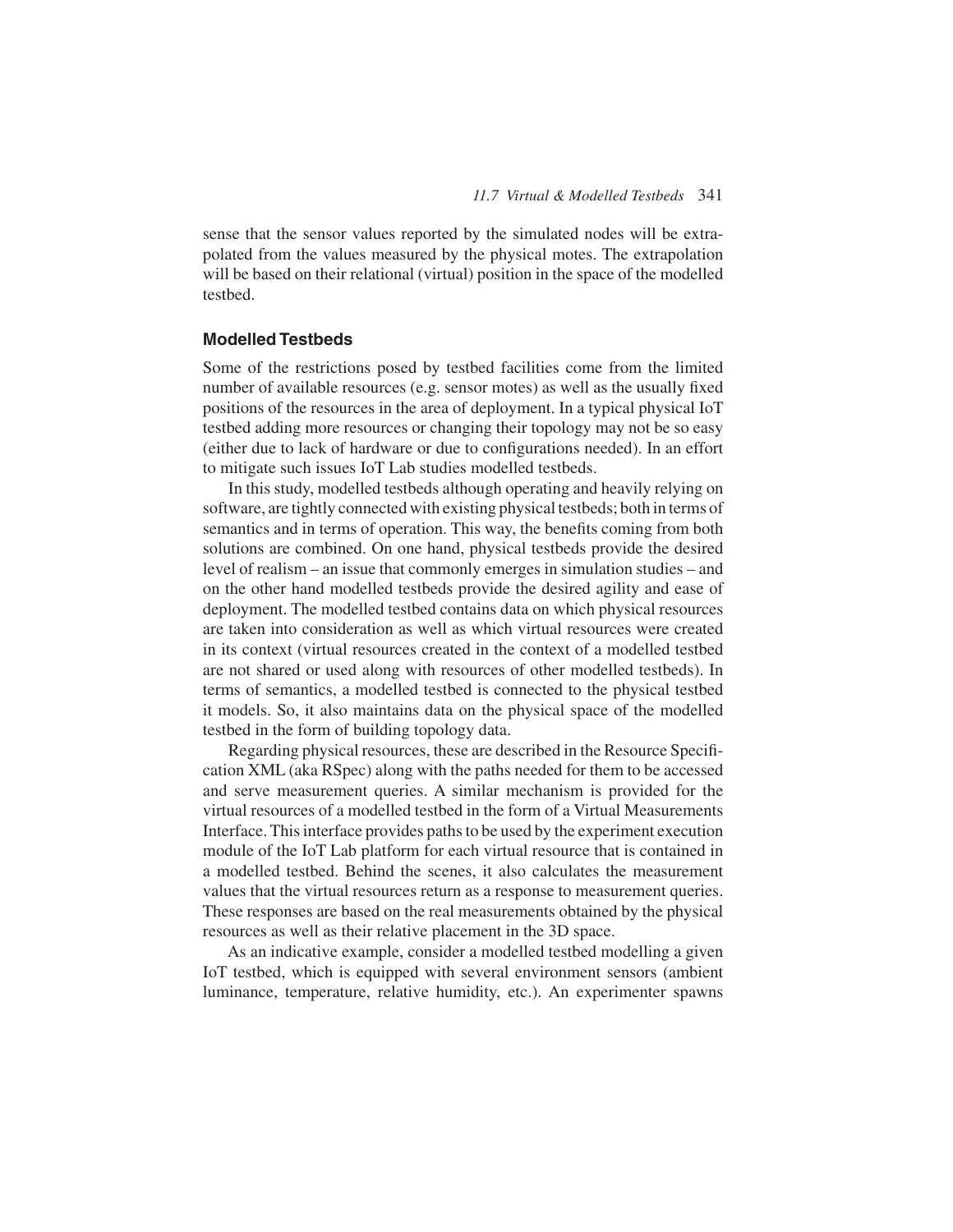a new virtual temperature sensor, in the context of this modelled testbed, and places it in between two other temperature sensors which correspond to physical sensor motes in the physical testbed. When queried, the sensor values that the virtual sensor will report, will be a function of the real values measured by the two physical sensors. For instance, this function can be defined as the weighted average of the two real measurements with respect to the distance among the sensors. The actual form of this computing function can vary and therefore, can be defined by the testbed owner. We also investigate the possibility of each modelled testbed to support several such functions and give the ability to the experimenter to freely choose among them. The specific forms of the function could include several types of average (in terms of central tendency) depending on the relative distances and number of neighbouring physical resources of the same sensory type and could be weighted depending on several other topology data, such as walls blocking direct line-of-sight between physical and virtual resources.

# **11.8 Privacy by Design**

IoT Lab is deeply committed to respect and embed privacy and personal data protection. The whole platform is designed and developed with a *"privacy by design"* approach. The privacy and personal data protections are part of the project's requirements and are impacted the platform architecture, as well as the technologies used. Any data collection is based on the prior informed consent of the users and the potential use of personal data will be fully in line with the European directives and regulations.

#### **The European Personal Data Protection Norms**

Personal data protection is a fundamental requirement and objective of IoT Lab. The project committed to align and fully abide to the European personal data protection norms. It voluntarily decided to align with the newly adopted General Data Protection Regulation (GDPR).

According to the GDPR, article 4, *""personal data" means any information relating to an identified or identifiable natural person ('data subject'); an identifiable natural person is one who can be identified, directly or indirectly, in particular by reference to an identifier such as a name, an identification number, location data, an online identifier or to one or more factors specific to the physical, physiological, genetic, mental, economic, cultural or social identity of that natural person;"*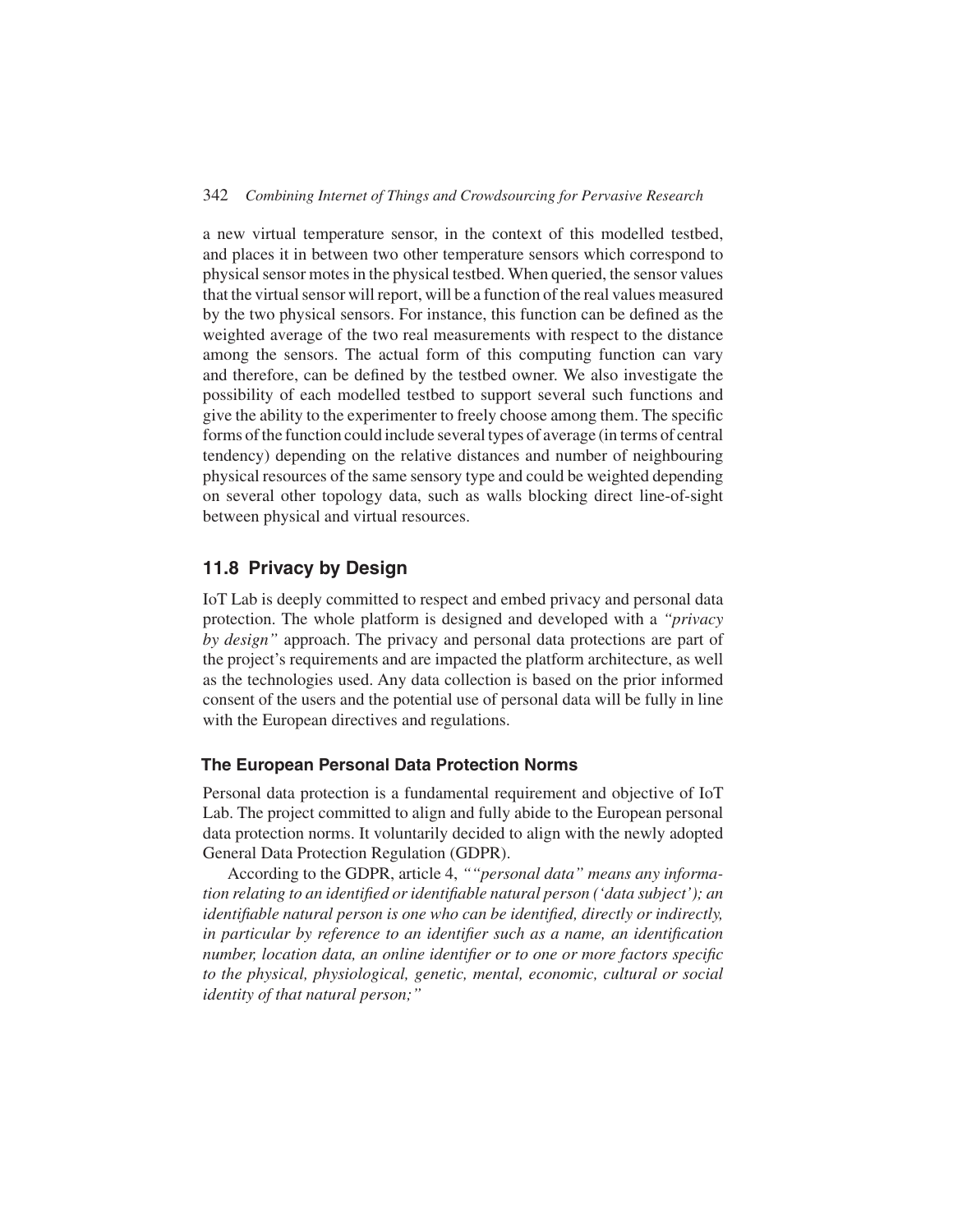In its recital 26, the GDPR states that: *"The principles of data protection should apply to any information concerning an identified or identifiable natural person. Personal data which have undergone pseudonymisation, which could be attributed to a natural person by the use of additional information, should be considered to be information on an identifiable natural person. To determine whether a natural person is identifiable, account should be taken of all the means reasonably likely to be used, such as singling out, either by the controller or by another person to identify the natural person directly or indirectly. To ascertain whether means are reasonably likely to be used to identify the natural person, account should be taken of all objective factors, such as the costs of and the amount of time required for identification, taking into consideration the available technology at the time of the processing and technological developments."*

The same recital highlights that: *"The principles of data protection should therefore not apply to anonymous information, namely information which does not relate to an identified or identifiable natural person or to personal data rendered anonymous in such a manner that the data subject is not or no longer identifiable. This Regulation does not therefore concern the processing of such anonymous information, including for statistical or research purposes."*

#### **The Dilemma and the IoT Lab Approach**

The main dilemma in IoT Lab Privacy policy is between complete enduser controlled process and the scope of the platform to serve and support researches. On the one hand, the project intends to maximize personal data protection. However, if users can modify/delete the provided data, it will impact and change a posteriori the results of the research, which is a real problem for the researchers that are using the platform. This can be considered as a trade-off between a complete end-user controlled process and the purpose of the platform to serve and support researches. IoT Lab, being a research oriented platform, is assigning the priority to the researcher. The adopted policy will be based on clear prior informed consent mechanisms. Participants will explicitly accept to give away experiments data, provided that they are fully anonymized.

IoT Lab main purpose is to support the research community by providing a tool enabling researchers to perform experiments, collect data and publish their results, without any risk that their results may be compromised by later modifications or manipulations. The capacity of IoT Lab to anonymize the collected data is hence of upmost importance. By failing to do so, the platform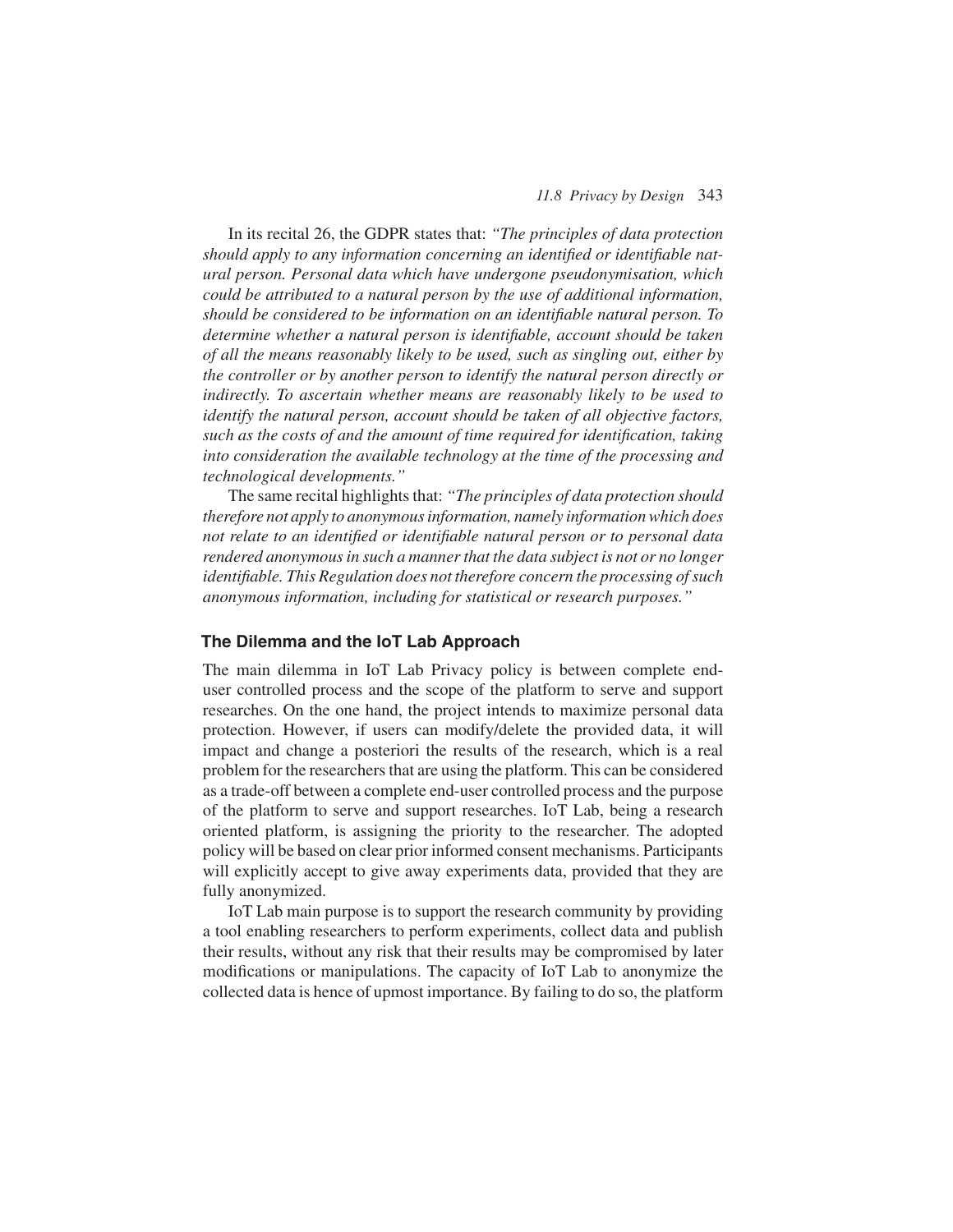should enable the participants to access, modify and delete their data at any time. This would translate in modifying research results at posteriori. It would be a major problem for researchers, as their published results could be later changed by the participants' posterior interaction.

In order to address this complex situation, IoT Lab has adopted a dual strategy:

- IoT Lab has researched and aimed at ensuring systematic, complete and effective anonymity of participants and anonymization of data collected from the participants in line with Recital 26 of the GDPR. The IoT Lab platform voluntarily intends not to know who are the natural persons taking part in its experiments.
- In parallel, IoT Lab has developed mechanisms that enable, in case of technology or jurisprudence evolution, to access and delete specific data sets provided by the participants.

IoT Lab is committed to fully respect the European personal data protection norms, and is treating other specific data sets, such as information related to the researchers, as personal data, by enabling the non-anonymized data subjects to access, modify, and delete their personal data, as well as to benefit from the right to be forgotten. Moreover, the platform has adopted a very clear and explicit prior informed consent mechanism, as well as the possibility for the participants to control and modify at any time the data they share and provide to experiments.

#### **Our Strategy and Technical Measures**

Based on the considerations in the previous subsections, our consortium has taken full measures to implement applicable EU policies and good practices in order to ensure the privacy of the data subjects who participate in experiments with the IoT Lab platform. Our consortium has decided to adopt a privacy protection strategy based on the following anchor points:

• *Full compliance with European personal data protection norms.* We have followed the guidelines given by the EU privacy protection legislation (e.g. EU Data Protection Supervisors, Opinion 05/2014 on Anonymization Techniques – ARTICLE 29 DATA PROTECTION WORKING PARTY etc.) so as to be fully compliant with existing EU legislation with regard to protecting the privacy of the IoT platform participants.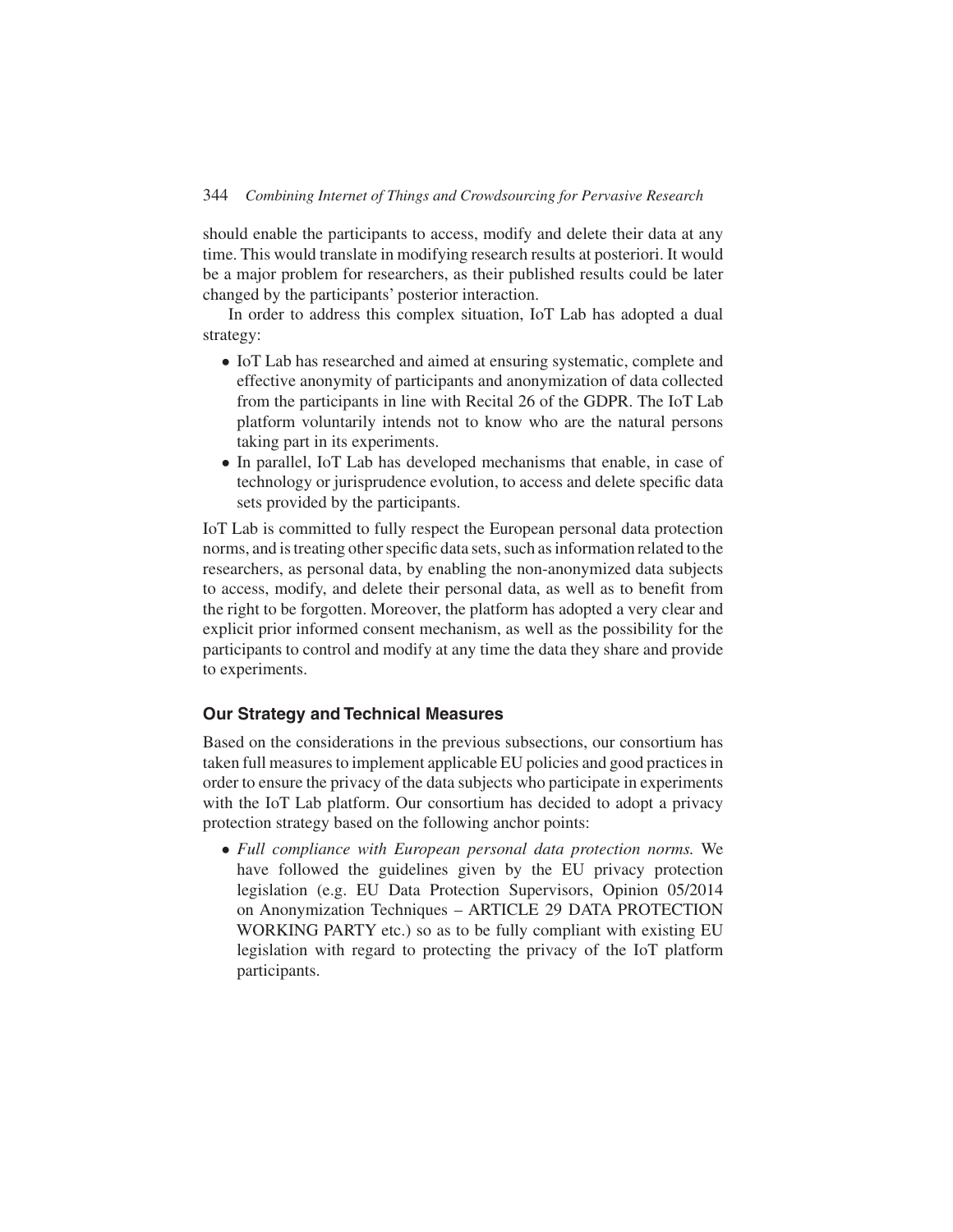- *Leverage on effective participants data anonymity* as specified in Recital 26 of the GDPR.
- *Principle of proportionality*. The IoT platform will never ask from a participant any information not directly linked to an experiment or research conducted through the platform. This precludes the collection of any personal information leading to the identification of the participant as it is not directly linked with the types of experiments allowed by the platform.
- *Clear Prior informed consent mechanism*. We have implemented a user consent mechanism which is ubiquitous throughout the interactions of a participant with the platform. At any step of the interactions where any kind of information is send by the participant to the platform (e.g. sensor data), a specially designed interface informs the participant about this and asks for his/her explicit consent to perform the sending operation.
- *Sliced informed user consent*: We have implemented a sliced (granular) user consent mechanism whereby it is ensured that the crowdsourcing tool users are timely informed about the policies of the IoT Lab for privacy, anonymity and security when a given data processing is going to take place.
- *The right to be forgotten.* Even if their data are fully anonymized, the participants can at any time easily access their profile, modify it and delete it. The modification or deletion of profile is immediate, and is applied to any new data collection. Modification of deletion of profile is not impacting previously collected data as long as these data are deemed fully anonymized.As an additional protection and safeguard, a complementary mechanism enables the administrator to manually give access, modify and delete data sets according to the anonymized user ID.
- *Role-based access control*: an identity management scheme is implemented with a role-based authentication and authorisation policy. In this scheme, individual identifiers are assigned to all the types of users of the platform that are used for their authentication, authorization and management of privileges across the platform. The access rights differ from user to user, depending on the role of the user (administrator, researcher, participant, sponsor, charity, etc.).
- *Actively ensuring that collected data from the participants are effectively anonymized and cannot be linked to an individual*. This measure enables to treat the collected data as non-personal data from the start. However, in order to give full flexibility and generality to the platform, we have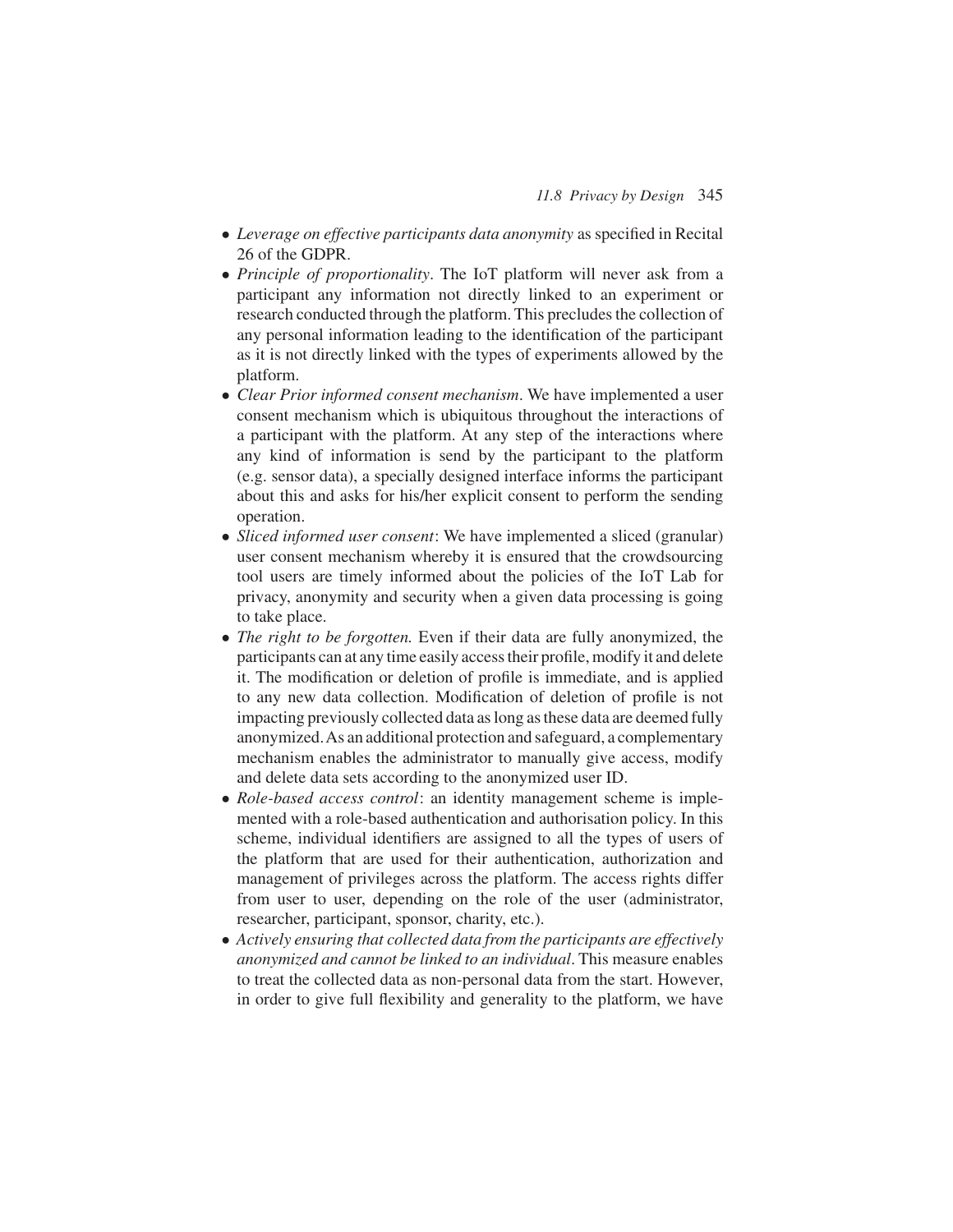developed complementary mechanisms that will enable the participants to delete their data on request (or automatically if they wished so).

• *Decreasing raw data granularity.* Raw data are not personal data per se; however, when combined with other pieces of information they may enable the data controller to infer some detailed information on users. Therefore, limiting raw data granularity when not necessary is a way to prevent potential unnecessary combination of the latter with other information relating to an individual.

# **11.9 Incentive Mechanisms and Model**

While ensuring that end-user privacy is protected, as presented above, it is equally important to motivate and engage with the crowd not only to participate (initial use) but also to sustain its engagement at all times (continued use). Thus, keeping participants motivated and engaged across time, while accounting for their individual evolution within the system is of critical importance for the success of any crowd-driven ecosystem whose participatory value creation processes are driven by users (Ziouvelou et al., 2016). Existing research in the area indicates that enjoyment, career concerns, satisfying intellectual interest, increase of status, community support, feeling affiliated and creating social contacts are a few of the most important motives for crowdsourcing and crowdsensing systems (Brabham (2010), Kaufmann et al., (2011), Nov (2007)); which vary with the type of crowd-driven initiative.

# **The IoT Incentive Model**

In the context of IoT Lab we have placed special emphasis on the motivation and engagement of the crowd-participants as well as on the rest of the ecosystem stakeholders via the design of an incentive mechanism that triggers motivation and engages user participation while accounting for the evolutional parameter of the user within the system.

Based on our analysis of a variety of different incentive models, the most appropriate model for IoT Lab has been found to be a "*hybrid gamified incentive model*" that combines two key types of incentives, namely: (i) intrinsic and (ii) extrinsic incentives, while it also includes innovative approaches that aim to enhance both the extrinsic, intrinsic and social motives such as the "*gamification approach*" (Figure 11.8). Such an amalgamation will not only motivate users' participation during their initial usage decision but also play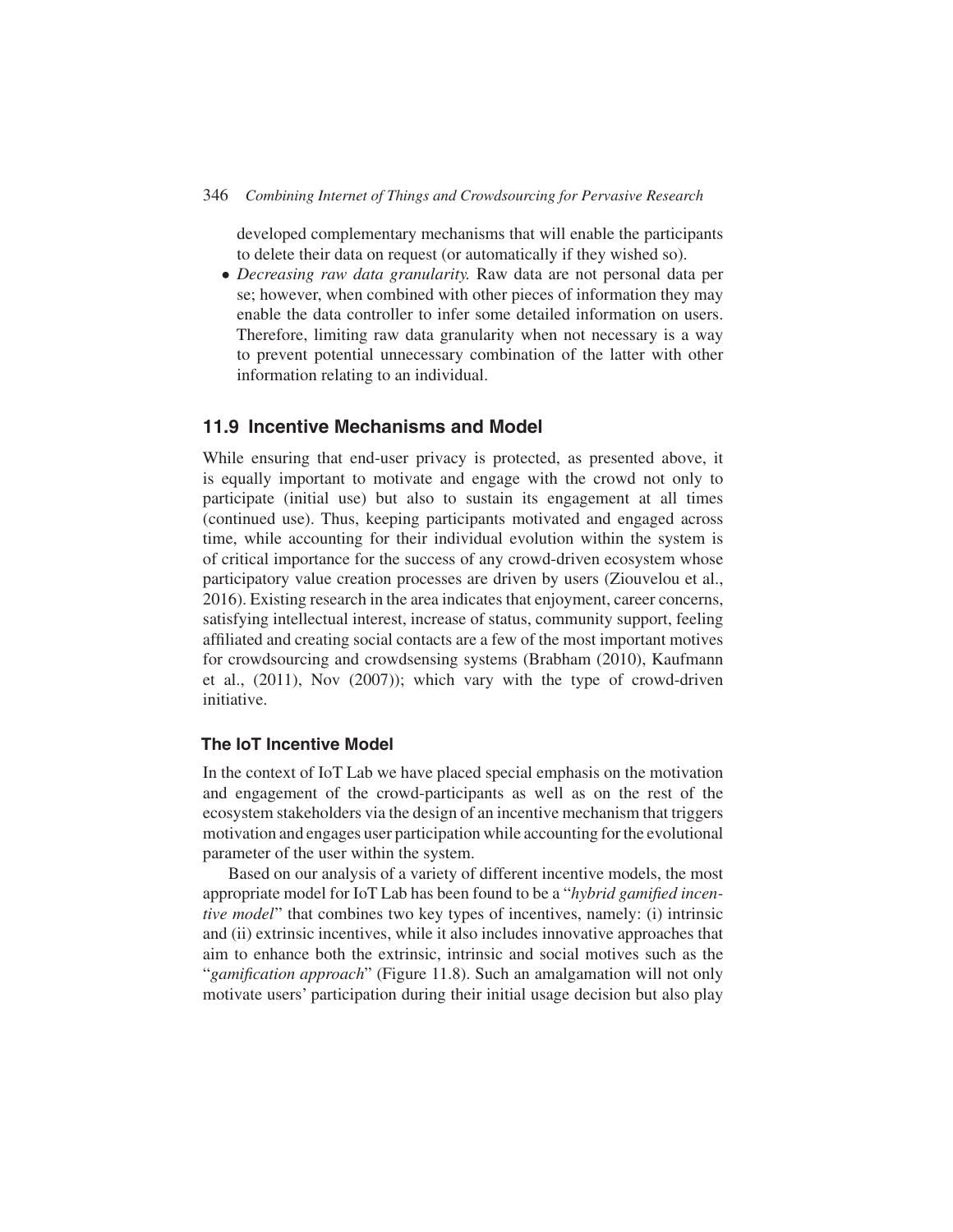

Figure 11.8 The IoT Lab Incentive Model.

a critical role during the subsequent user decisions facilitating a continued and engaged use of the IoT Lab system. In addition this model accounts for the dynamic evolution of the ecosystem as well as its users via the integration of a gamification practices that will act as an important incentivisation scheme that will enhance user experience and will sustain their on-going engagement.

# **Gamification by Design**

The IoT Lab hybrid-gamified incentive model, integrates a number of key gamification [9] techniques such as points, badges and leaderboards (Morschheuser et al., 2016). A *point-based reward system* has been designed taking into account the specificities of the IoT Lab experimentation process for the crowd participants and the researchers, awarding points/credits for the different actions of the users inside the IoT Lab platform.

Having adopted a "*social good business model*" IoT Lab will allow its community members to allocate the points/credits collected by participating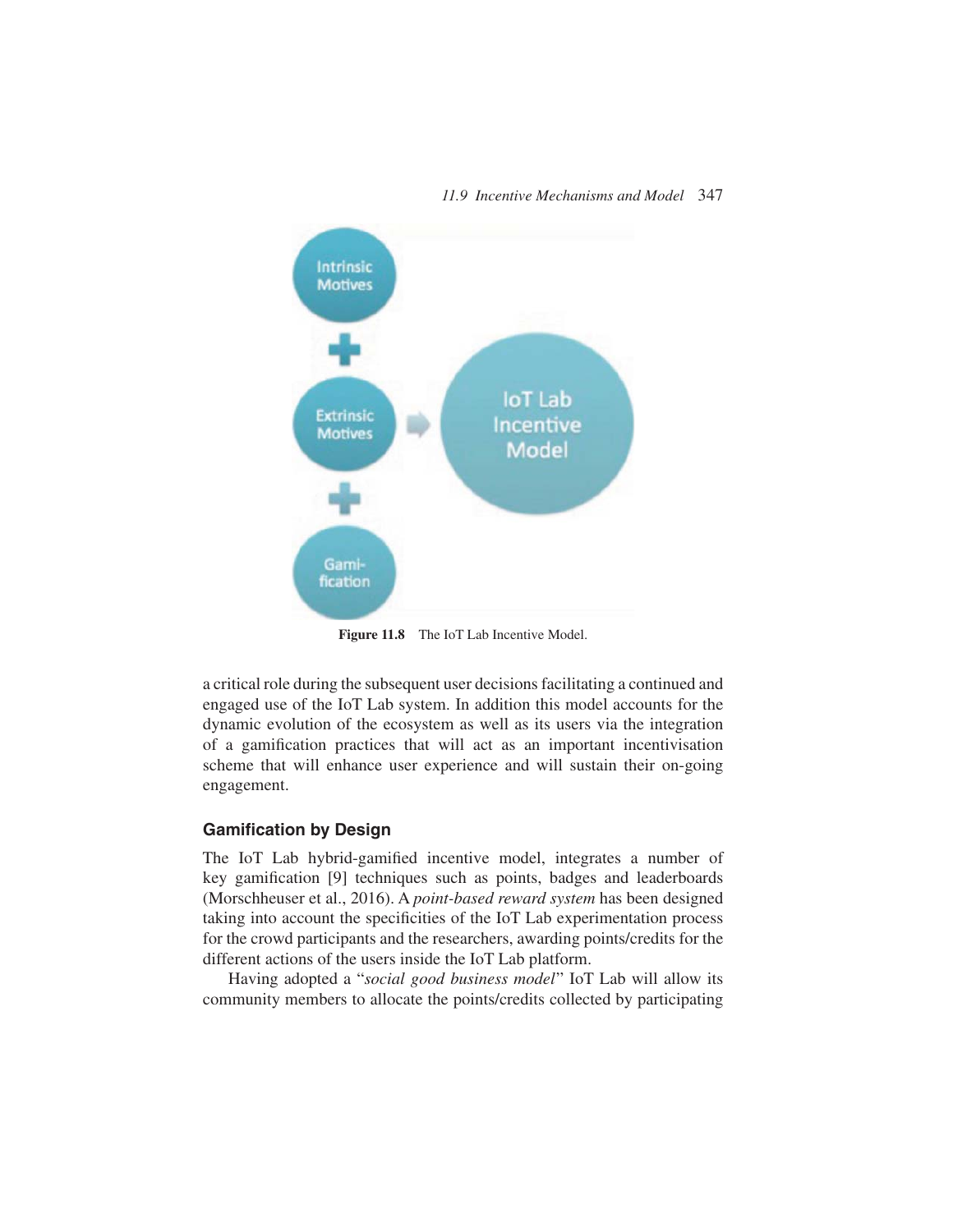in the experiment to a charity of their choice, out of a list that will be provided by the platform. This approach is based on the assumption that a research sponsor provides a budget for an experiment, out of which a small amount of the budget ("social revenue distribution") will be used for the platform maintenance and the rest will be allocated to the users so that they can in turn reallocate them to the charities proportionally to their point/credit distribution. This will enhance further the intrinsic motives of the crowd participants, as they will be contributing to a greater cause that goes beyond contributing to emerging research.

Furthermore users will also be able to earn badges for different activities (resulting in different levels), providing a sense of accomplishment for the different types of user-effort (simple/complex crowdsourcing and crowdsensing tasks) and signify user status and progress within the IoT Lab ecosystem. In addition, users will be able to track their performance over time and subjective to anonymous other users of the ecosystem via leaderboards.

Finally a novel incentivisation scheme has been designed for the purposes of the project. The *"Reputation Scoring" (R-Score)* (Figure 11.9) is a dynamic scoring mechanism that aims to enhance the user engagement within the platform while considering the user behaviour in a qualitative



**Figure 11.9** IoT Lab Leaderboards.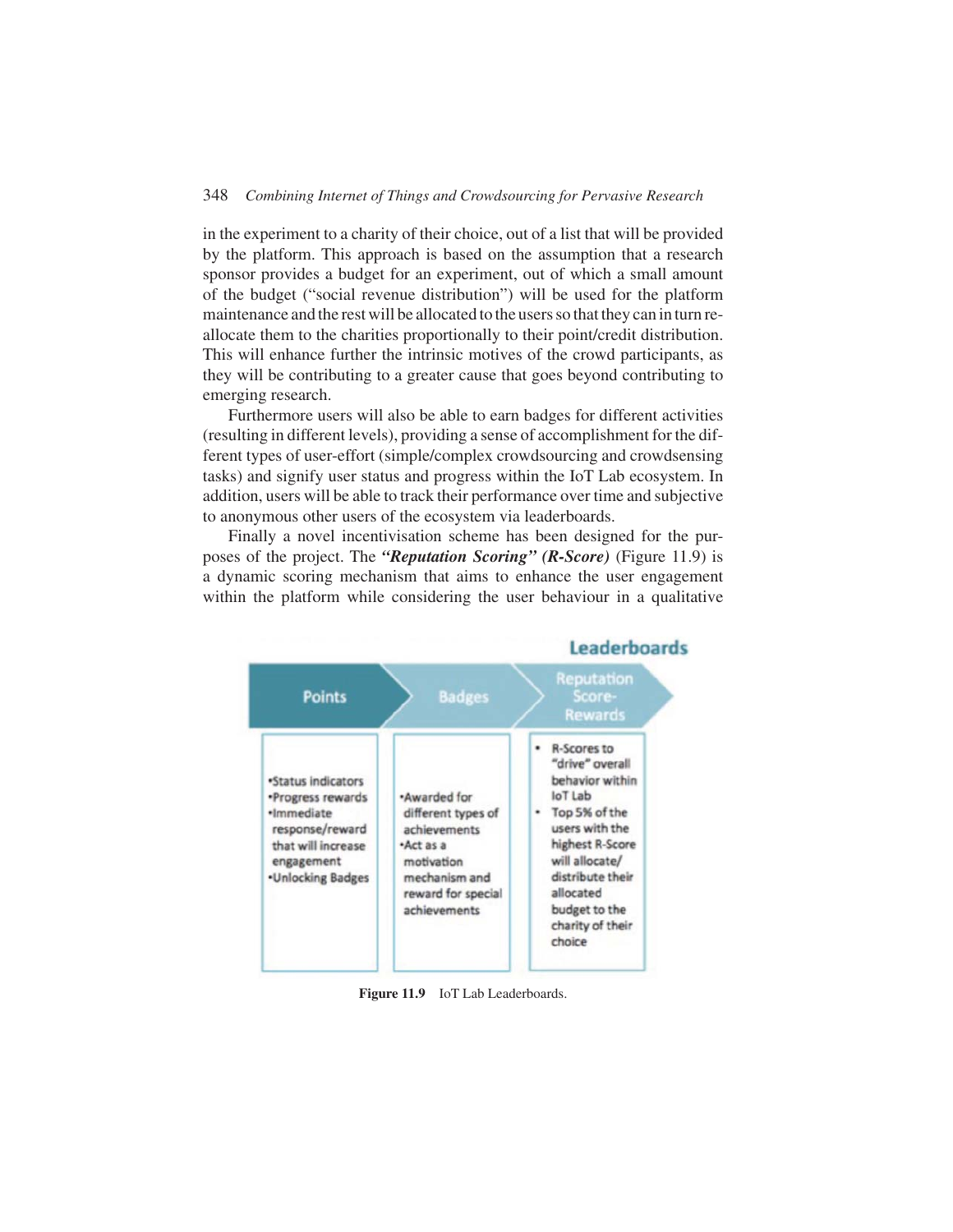and quantitative manner. The R-Score, accounts for the users' overall activity (crowd-driven research value-added) from different perspectives and associated KPIs namely: (a) *Incentive-based KPI* (i.e., account for points and badges gathered by the user, among others); (b) *Crowd-driven research KPI* (i.e., proportion of proposed ideas, rate of proposed ideas, evolution of ideas into experiment, among others) and (c) *Behaviour KPI* (i.e., usage history, experiment contribution score, market assessment contribution score, among others). As such the R-score facilitates a different rewarding that encourages users on-going contribution. The R-score based rewards will be provided to the top 5% of the users with the highest R-Score: (i) *Social rewards:* Top Contributor Reward & Badge and (ii) *"Good-cause" reward:* Distinct badge and ability to do select the charity of their choice to receive part of the IoT Lab donations that will be allocated to the user.

# **11.10 Examples of IoT Lab Based Researches**

#### **Energy Efficiency**

An energy saving scenario is being run in the University of Patras. The end goals are to monitor the energy consumption, to automate the lighting and climate and to save energy. The scenario uses static and crowd lent IoT devices together with surveys, as a way to learn the crowd's opinion. The first step is to monitor the energy consumption. Then a group of crowd users using project code is created and a message is sent, informing them about the experiment and their role in it. The research requires passive light measurements from their sensors as well as opportunistic ones for their location within the building. These values determine whether or not the lights and air-condition will be turned on or off. Follow up questionnaires determine the user's satisfaction and the need to read just the parameters of the experiment. Key challenges are the need to engage the crowd with a strong suit of incentives and to optimize the environmental parameters (i.e., light and cooling) of the space while trying to maximise energy saving.

# **Smart HEPIA**

A smart building testbed infrastructure has been deployed in the HEPIA building of Geneva, a branch of the University on Applied Sciences Western Switzerland. The testbed enables to monitor and interact with two floors of the building. It includes temperature, light, humidity and presence monitoring, energy metering, as well as actuation on heaters, blinds and lighting system.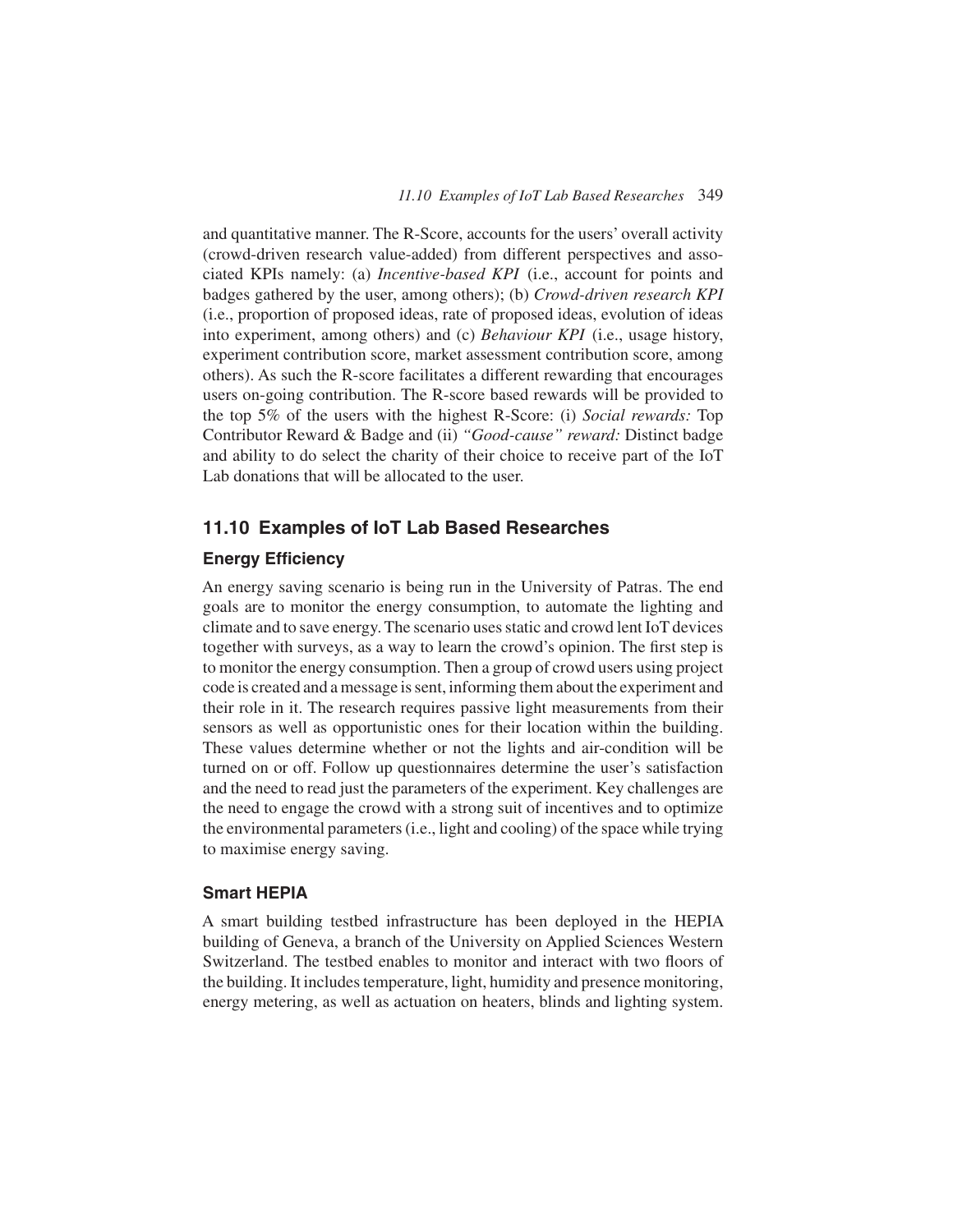The testbed has been integrated to the IoT Lab platform and is used with a dual purpose: to support education of ICT engineers and to support research activities.

The Smart HEPIA deployment is used to research new solutions for improving energy efficiency of the building. Students are using the IoT Lab testbed as a service to experiment and measure the impact of various algorithmic solutions. The project is closely followed by the local authorities, which have designed the building as a reference one for future energy optimization strategies in all publicly owned constructions.

#### **Brewery**

In cooperation with the Brewery of Heineken Group at the industrial area of Patras (Greece), a use-case scenario that uses the IoT Lab platform runs at the department of New Cellars of the factory (Figure 11.10). The end goal of this use-case is to show the ability of the IoT Lab platform to serve as a useful tool for the industrial community to implement IoT technologies in their Factories and use their equipment as a service. Via this use-case it is able to achieve energy saving in satisfactory levels for the energy managers of the factory



Figure 11.10 Heineken factory in Patras, Greece.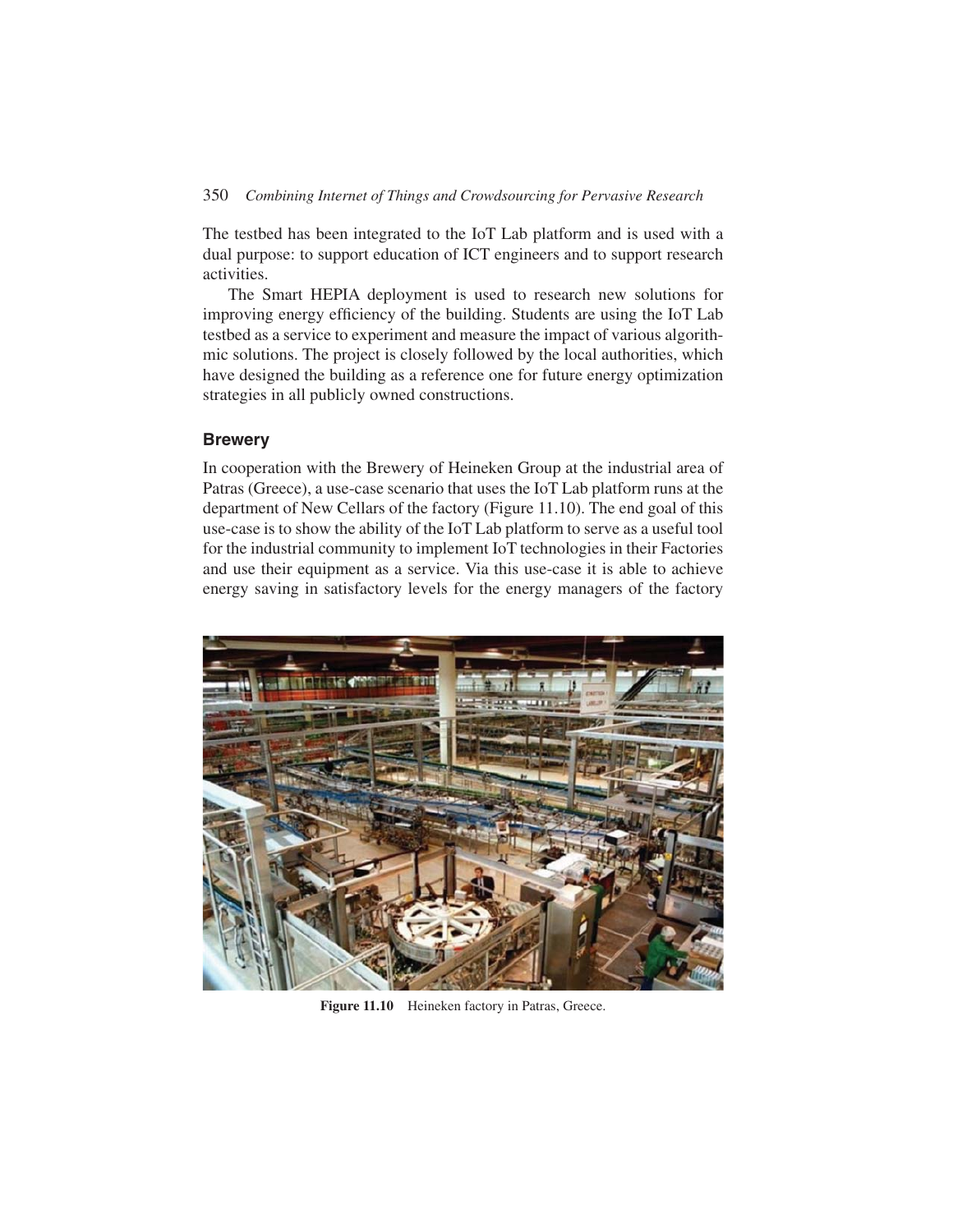and at the same time to provide the optimal conditions for the employees, the production and the equipment.

In this application, there are sensors to monitor the ambient conditions in this department (light level, temperature and humidity) in accordance with the use of it by the employees by taking in account the human presence (PIR sensors). Also actuators are connected to the electrical panel of the lighting system which can control the lights of this department. Moreover, the energy consumption from the lighting system of this department is measured from energy meters that are connected to the IoT Lab platform and their measurements are provided to the platform as resources.

All these sensors and actuators are provided as resources over the IoT Lab platform to the key operator of the department. Then the energy manager of this department, composes via the IoT Lab platform the appropriate scenario for the lighting system to be adapted automatically and provide the light level that is needed at any time with no energy wastage.

Also depending on the readings from the sensors, the energy meters and the actuators, it is possible for the platform to send a notification to the key operator as an alarm (in case of conditions out of limits) or a report (with aggregated data).

The key challenges of this use case are

- to develop the wireless sensor network in an industrial environment with many restrictions because of the hard nature of this environment
- to assure that the platform is robust enough to guarantee stable operation of the system to provide safety, good quality of service and ease of use for the employees
- to achieve a good level of energy saving that makes the use of Iot Lab platform a sustainable solution in real applications for energy saving.

#### **EkoNet Novi Sad**

Measurement of the air quality represents an important aspect of quality of life in the cities, as well as for running responsible operations in different industries.

ekoNET portable testbeds [10] composed of low cost sensor based monitoring devices (EB800/RPi800) enable a real time monitoring of the air quality (gas and particle sensors, sensors for air pressure, humidity, temperature and noise measurements) in urban and rural areas and they can be deployed either indoor or outdoor. Advantages include high mobility and portability, easy installation, cheaper sensor technologies and a better utilisation of data.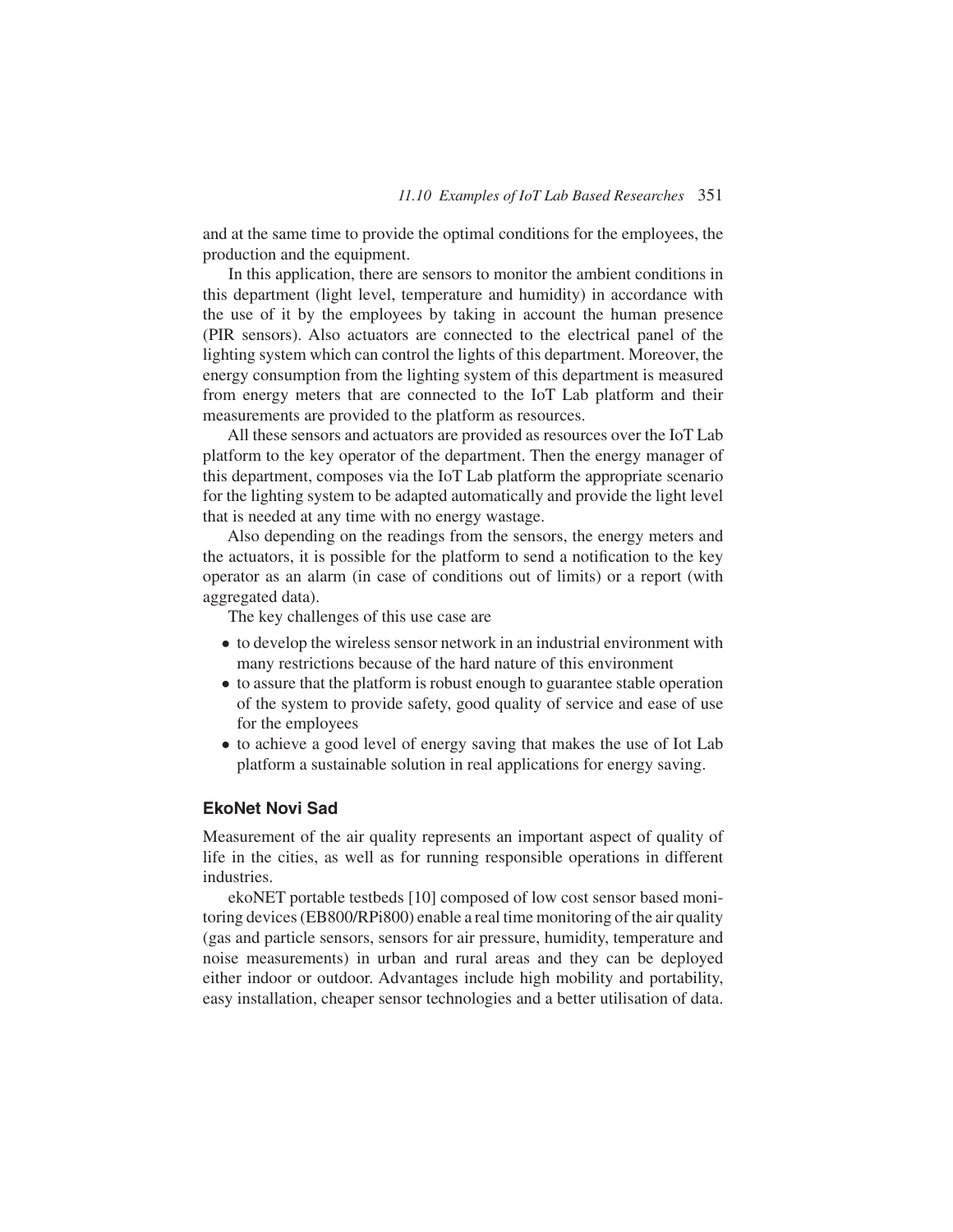Each device includes a GPS module for location and GPRS mobile network interface for data transfer.

The ekoNET solution with portable testbeds is integrated within the IoT Lab platform providing a description of all resources to IoT Lab database and enabling the access to measurements from EkoNET sensors via web service. ekoNET devices are deployed at several locations in Serbia including Novi Sad city buses (MobiWallet Serbian Pilot [11]), several schools in Belgrade (CitiSense project [12]), and an open pit mine in Serbia as well as at test sites in Australia and Canada.

The IoT Lab platform with an integrated ekoNET solution represents a valuable tool for setting up and deploying the use cases to address the air pollution in smart cities enabling collection of the people's perspectives and subjective feeling about the air quality as well as allowing the crowdsourcing of opinions to tackle the problem and propose solutions for reduction of air pollution.

The use case, set outdoor, in the city of Novi Sad, combines geo-localised environmental data collected by the bus mounted ekoNET devices with geolocalised inputs from the crowd on perception of the air quality and their happiness level collected through a simple survey all via IoT Lab platform. It explores the correlation between the crowd happiness level and environmental conditions taking also into account the crowd socio-economic profile. Results obtained through this use case will benefit the local administration to reduce the air pollution in the city. As part of incentive scheme each completed survey will contribute towards a small donation to local charity thus making a step forward towards the happier city.

Similar use case is planned for schools to explore relation between air quality in schools and satisfaction, performance and behavior of pupils.

# **11.11 Conclusions**

IoT Lab has been successful in developing, testing an using a new experimental infrastructure combining IoT and crowdsourcing. It is supporting a triple paradigm shift:

#### **Extending IoT Research to End-users**

Traditional IoT-related experiments are usually focused on the technical features and dimensions of IoT deployment. However, due to its ubiquitous and pervasive dimension, the IoT will require more and more end-user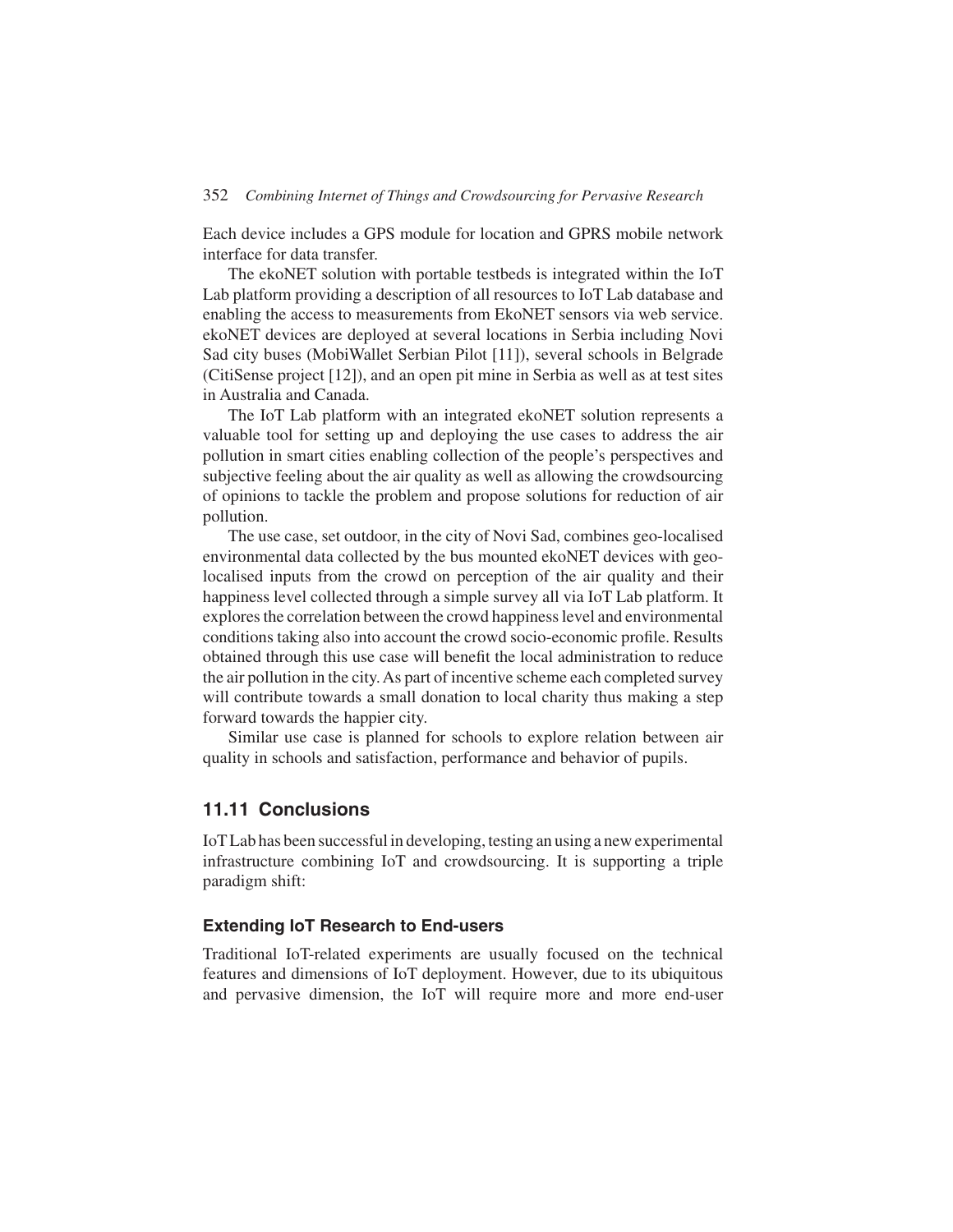perspective to be taken into account. IoT Lab enables researchers to extend their experiments to this fundamental dimension: how are solutions accepted by end-users, where and what value they perceive in a given deployment, etc.

# **Enabling More Pervasive Experiments**

IoT Lab enables the researchers to perform experiments in all sorts of environments, including among others smart buildings and smart cities. A set of initial experiment has started to assess the potential of IoT and crowdsourcing to assess the level of smartness and sustainability of any city. This work is a direct contribution to the ITU Focus Group on Smart Sustainable Cities [23]. In other words, IoT Lab enables research to leak outside of traditional labs by exploring IoT deployments in real environment with real end-users providing real time feedbacks.

# **Crowd-driven Research Model**

Finally, IoT Lab is enabling and testing a new model of crowd-driven experiments. The key concept is to enable anonymous participants (the crowd) to suggest research topics and to rank them. According to the results, the favorite ideas will be proposed to researchers for selecting and implementing some of them. The results are expected to be shared with the participants (the crowd) in order to get their inputs and their assessment of the generated results. The idea is to explore the potential of a bottom-up research model on the IoT based on crowdsourcing and closer interactions between the researchers and potential end-users as illustrated in Figure 11.11.



**Figure 11.11** Crowd-driven Research Model enabling anonymous end-users to trigger and drive experimentation process in cooperation with researchers.